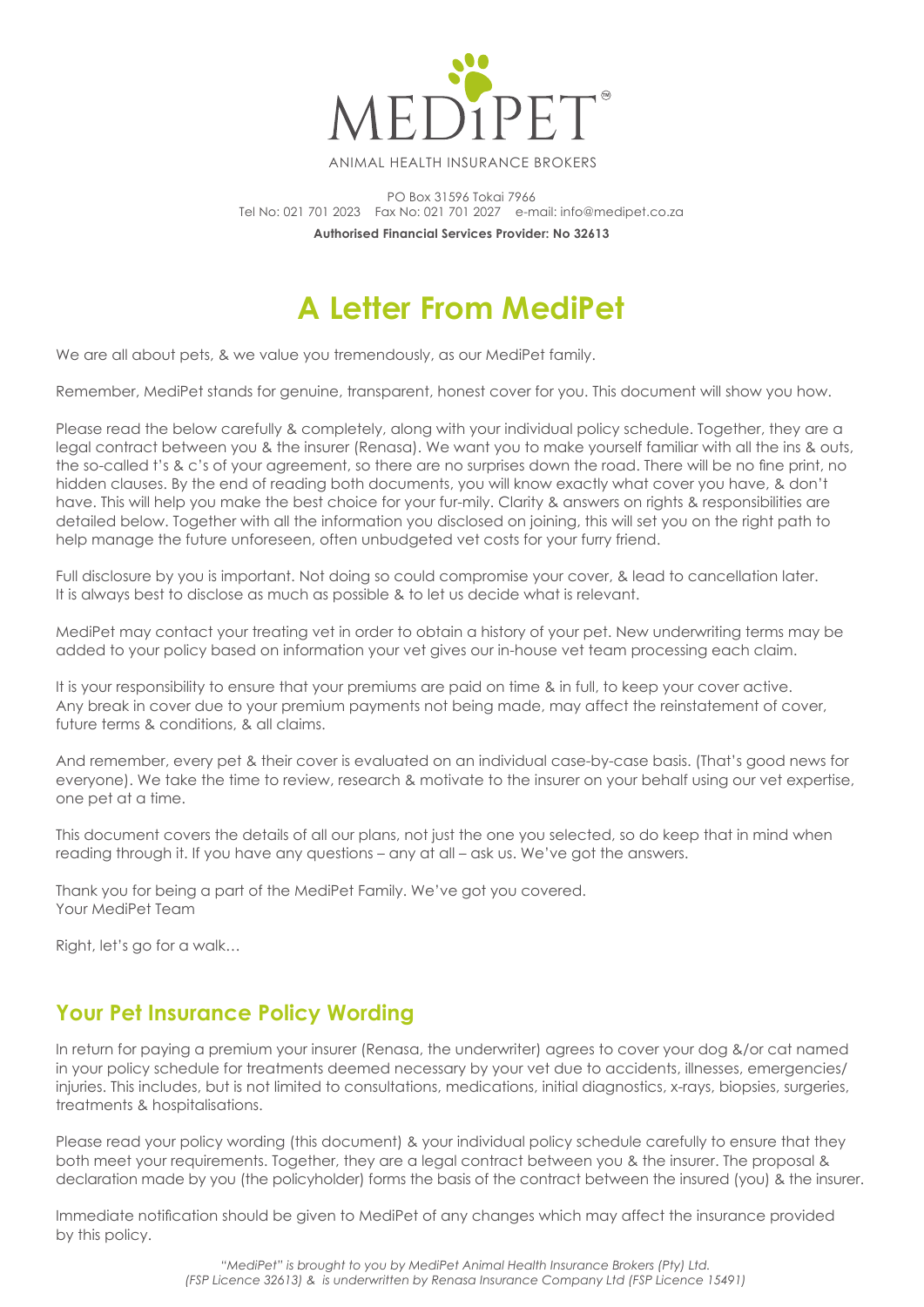## **What Is Covered In This Policy Document**

| MediPet Lite Plan                                                             |                |
|-------------------------------------------------------------------------------|----------------|
| MediPet Essential Plan                                                        | $\overline{2}$ |
| MediPet Ultimate360° Plan                                                     | 4              |
| MediPet Accident Plan                                                         | 6              |
| Waiting Periods For All Plans                                                 | 8              |
| Claim Excess Information For All Plans                                        | 10             |
| <b>Optional Add-Ons</b>                                                       | 11             |
| Discounts                                                                     | 14             |
| Adjustments & Renewals                                                        | 15             |
| <b>General Conditions For All Plans</b>                                       | 15             |
| <b>General Cover Exclusions</b>                                               | 16             |
| Terms & Conditions Applicable When You Want To Upgrade Or Downgrade Your Plan | 17             |
| How to Claim                                                                  | 17             |
| Fraud                                                                         | 17             |
| <b>Cancelling Cover</b>                                                       | 18             |
| Communication                                                                 | 18             |
| Definitions                                                                   | 19             |

## **MediPet Lite Plan (limited accident & illness cover):**

## **Who Can Join The Lite Plan**

Everybody! All breeds, ages & sizes of domestic dogs & cats are welcome, including those with pre-existing conditions! There's no such thing as different premiums for different breeds, sizes, or so-called "body scores".

## **What Your Pet Is Covered For On The Lite Plan**

Renasa Insurance Co (Pty) Ltd will cover the pet(s) detailed in your policy schedule for treatments deemed necessary by your vet due to accidents, illnesses, emergencies &/or injuries, within an annual maximum of R40 000 per policy year. This includes, but is not limited to consultations, medications, initial diagnostics, x-rays, biopsies, surgeries, treatments & hospitalisation.

You may submit up to 4 claims per policy year, with a maximum claimable amount of R13 760 per claim.

Under the Lite plan, a "claim" is counted as a treatment date. Should your pet be hospitalised overnight then it is still treated as one claim. Should your pet need to see a vet within 24 hours for the same condition, this will also be treated as the same claim. Prescribed &/or dispensed medication claims will be processed as the quantity needed for the month, as per prescribed/recommended dosage. Any early refills or double supplies will be processed as a separate claim.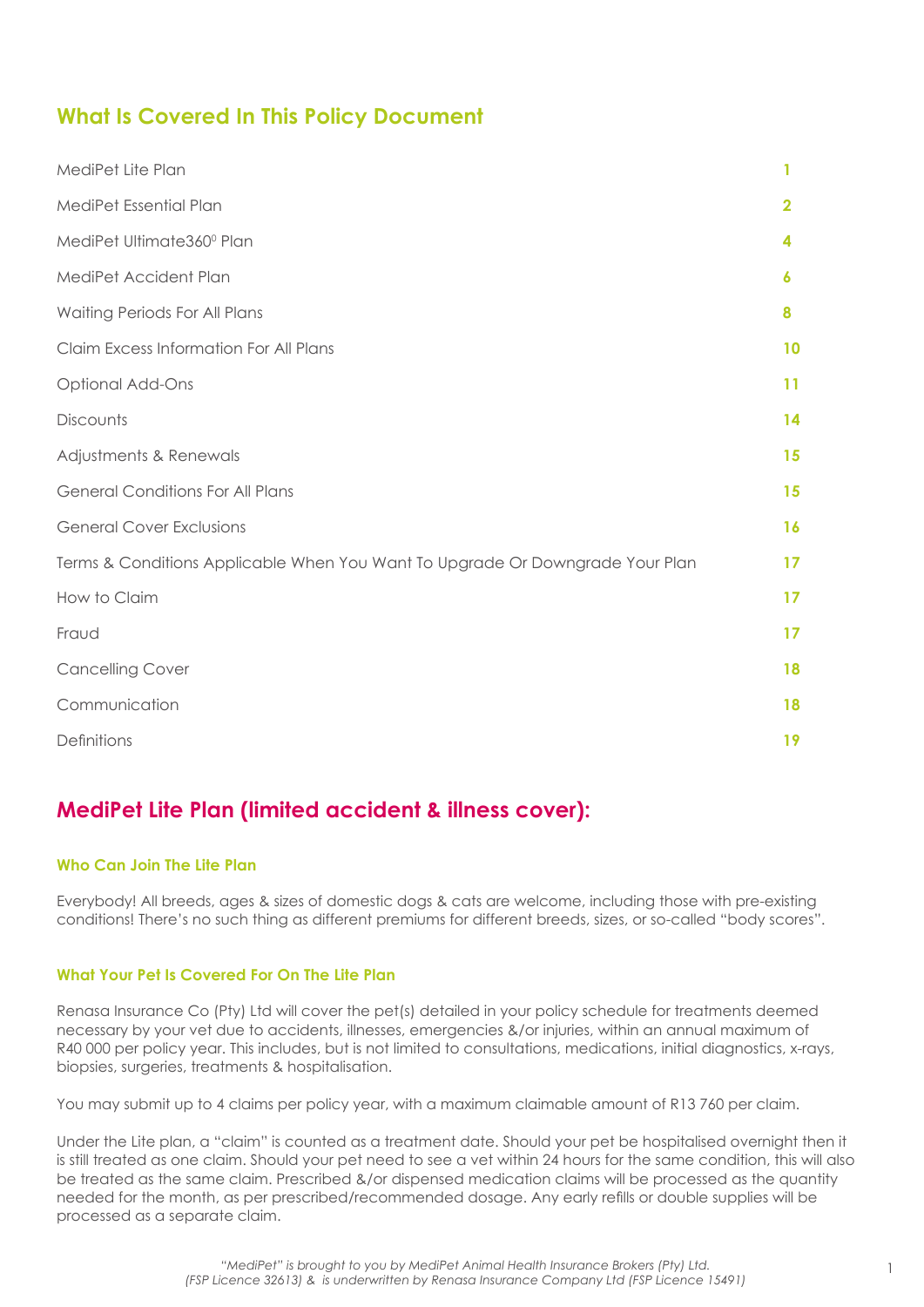<span id="page-2-0"></span>The waiting period on the Lite plan is here.

The claim excess on the Lite plan is here.

Add-ons available for the Lite plan are here.

### **What Benefits Your Pet Is Not Covered For On The Lite Plan**

- 1. Routine care (unless a routine add-on is selected), including sterilisation. Whether elective, non-elective, or recommended as treatment for a condition, costs of sterilisation will be deducted from the total invoice if there is no routine care add-on. This does not include the cost of treating any complications arising from sterilisation. (MediPet strongly supports the sterilisation of cats & dogs.)
- 2. Costs incurred before the time of the insurer accepting your cover.
- 3. The cost of any specialised prescription food as maintenance for a specific condition (unless a Benefit Booster add-on is selected when needed for this additional benefit.)
- 4. Dental procedures that are not as the result of an accident (unless a Benefit Booster add-on is selected when needed for this additional benefit.) Check out the "Definitions" section at the end of this document for what is defined as a "dental procedure as a result of an accident". The full cost of a dental procedure, including the anesthetic, will be deducted from the invoice should it be billed in conjunction with another procedure.
- 5. Emergency boarding fees (unless a Benefit Booster add-on is selected, when needed for this additional benefit.)
- 6. The cost of radiation or chemotherapy (unless a Benefit Booster add-on is selected, when needed for this additional benefit.)
- 7. Costs due to theft, including the advertising of a missing pet (unless a Benefit Booster add-on is selected when needed for this additional benefit.)
- 8. Cremation.
- 9. The cost of any treatment not forming part of normal mainstream vet treatment, referred to as "holistic wellness" (unless a Benefit Booster add-on is selected, when needed for this additional benefit.)
- 10. Supplements (unless a Benefit Booster add-on is selected, when needed for this additional benefit.)
- 11. The cost of treatment for a behavioural condition (unless a Benefit Booster add-on is selected, when needed for this additional benefit.)

## **MediPet Essential Plan (comprehensive accident & illness cover):**

### **Who Can Join The Essential Plan**

All breeds & sizes of domestic dogs & cats are welcome. Any dog under 9 years of age. (If your dog is between the ages of 8 & 9, a full vet history will be required.) Cats of all ages are welcome. (If your cat is 9 years or older, a full vet history will be required.) There's no such thing as different premiums for different breeds, sizes or so-called "body scores".

If your pet is rescued AND is older than 6 months upon joining, AND you have had the pet for less than 6 months, AND a complete vet history is not available, your pet will have a maximum of R3 000 towards illnesses for the first 6 months. (Claims due to an accident will not have this temporary limit applied).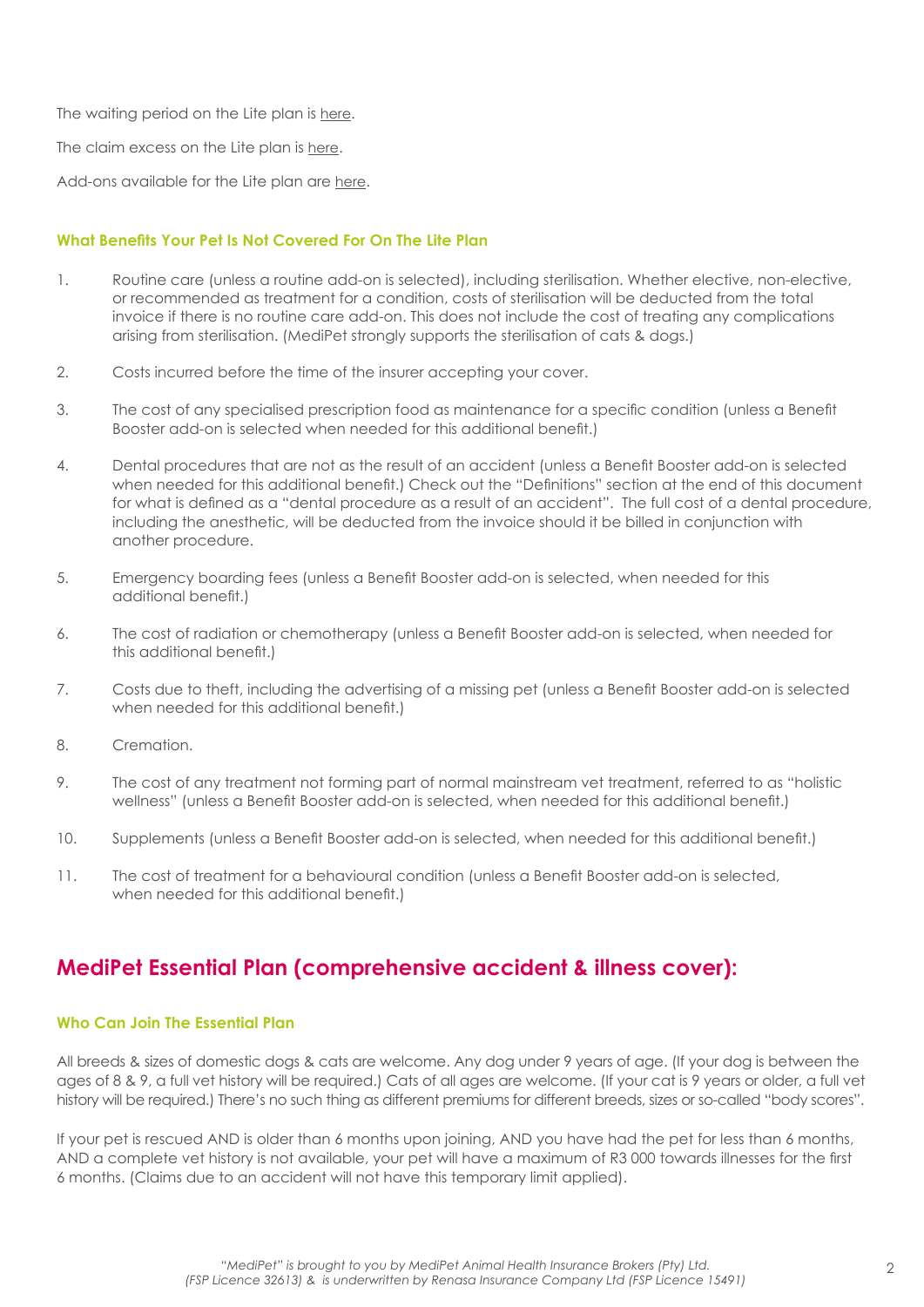### **What Your Pet is Covered For On The Essential Plan**

Renasa Insurance Co (Pty) Ltd will cover the pet(s) detailed in your policy schedule for treatments deemed necessary by your vet during the year due to accidents, illnesses, emergencies &/or injuries, within an annual maximum of R55 000 per policy year. This includes, but is not limited to consultations, medications, initial diagnostics, x-rays, biopsies, surgeries, treatments & hospitalisation.

Under the Essential plan, a "claim" is counted as a treatment date. Should your pet be hospitalised overnight then it is still treated as one claim. Prescribed &/or dispensed medication claims will be processed as the quantity needed for the month, as per prescribed/recommended dosage. Any early refills or double supplies will be processed as a separate claim.

Waiting periods on the Essential plan are here.

Claim excesses on the Essential plan are here.

Add-ons available for the Essential plan are here.

#### **Holistic Wellness**

Up to R5 000 per policy year to be used towards treatments not forming part of normal, mainstream vet treatment. This amount is deductible from your annual policy maximum, with an 18% excess.

#### **Supplements**

Up to R2 000 per policy year to be used towards supplements as maintenance for a specific condition. This amount is deductible from your annual policy maximum, with an 18% excess.

#### **Behavioural Treatment**

Up to R4 000 for behavourial treatment, for the lifetime of your pet. This benefit is to be rendered by qualified vets, behaviourists, &/or therapists only. Puppy/obedience/socialisation training is not covered under this benefit, unless a routine care add-on has been selected. This amount is deductible from your annual policy maximum, & there is no excess.

#### **Emergency Boarding Fees**

Up to R500 per cat per policy year, & R1 000 per dog per policy year, if you are incapacitated & unable to care for your pet, can be claimed toward the cost of the boarding of your pet at a licensed kennel or cattery, or someone who does not live with you looking after your pet. This amount is deductible from your annual policy maximum, with an 18% excess.

#### **Advertising**

If your pet is stolen or goes missing, the insurer will pay the cost of advertising up to R250 per year. This amount is deductible from your annual policy maximum, & there is no excess.

#### **Theft**

The insurer will pay R1 000 in the event that your dog is stolen or goes missing & is not found, or does not return within 45 days. This amount is deductible from your annual policy maximum, & there is no excess.

If your dog is found or returned, you must repay the full amount claimed for this benefit.

As soon as it is reasonable to assume that your dog is missing, you must inform all vet practices & local rescue centres within a reasonable distance of the area where your dog was last seen, within 5 days of your dog going missing.

You must report this to the police & ask for the crime reference number or written confirmation of your report. If your dog has not been found within 45 days, please fully complete a claim form, & submit it to MediPet as soon as possible.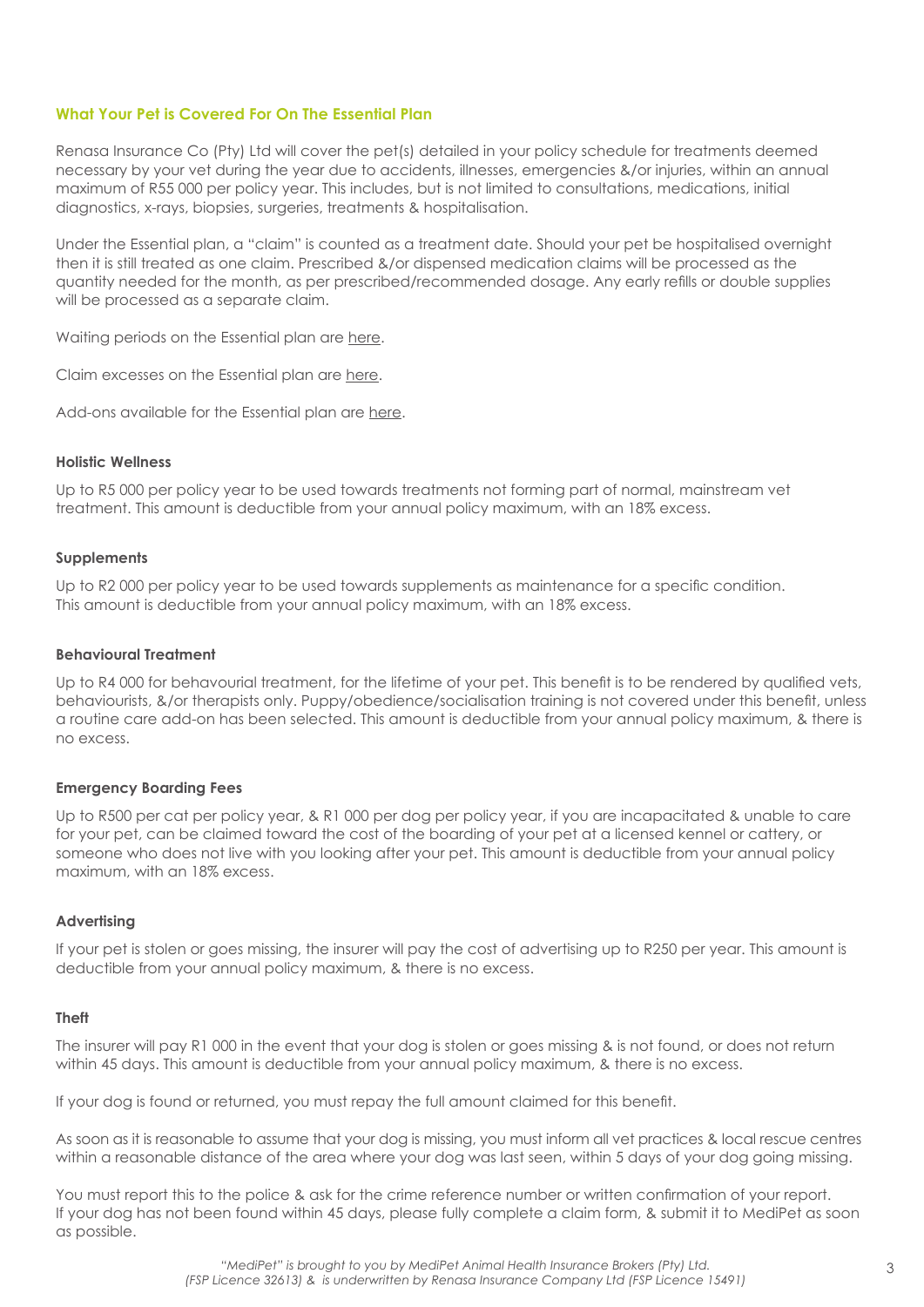### <span id="page-4-0"></span>**What Benefits Your Pet Is Not Covered For On The Essential Plan**

- 1. Routine care (unless a routine add-on is selected), including sterilisation. Whether elective, non-elective, or recommended as treatment for a condition, costs of sterilisation will be deducted from the total invoice if there is no routine care add-on. This does not include the cost of treating any complications arising from sterilisation. (MediPet strongly supports the sterilisation of cats & dogs.)
- 2. Chronic care (unless a chronic care support add-on is selected, when needed. Check out the "Definitions" section at the end of this document for what is defined as a chronic condition needing a chronic care add-on plan to continue cover.)
- 3. Costs incurred before the time of the insurer accepting your cover.
- 4. Any pre-existing conditions (unless a Benefit Booster add-on is selected, when needed for this additional benefit.)
- 5. The cost of any specialised prescription food as maintenance for a specific condition (unless a chronic care support or Benefit Booster add-on is selected, when needed for this additional benefit.)
- 6. Dental procedures that are not as the result of an accident (unless a chronic care support or Benefit Booster add-on is selected, when needed for this additional benefit.) Check out the "Definitions" section at the end of this document for what is defined as a "dental procedure as a result of an accident". The full cost of a dental procedure, including the anesthetic, will be deducted from the invoice should it be billed in conjunction with another procedure.
- 7. Cremation.

## **MediPet Ultimate360<sup>0</sup> Plan (the most comprehensive accident & illness cover):**

### **Who Can Join The Ultimate3600 Plan**

All breeds & sizes of domesticated dogs & cats are welcome. Any dog under 9 years of age. (If your dog is between the ages of 8 & 9, a full vet history will be required. Cats of all ages are welcome. (If your cat is older than 9 years of age, a full vet history will be required.) There's no such thing as different premiums for different breeds, sizes or so-called "body scores".

If your pet is rescued AND is older than 6 months upon joining, AND you have had the pet for less than 6 months, AND a complete vet history is not available, your pet will have a maximum of R3 000 towards illnesses for the first 6 months. (Claims due to an accident will not have this temporary limit applied).

### **What Your Pet Is Covered For On The Ultimate3600 Plan**

Renasa Insurance Co (Pty) Ltd will cover the pet(s) detailed in your policy schedule for treatments deemed necessary by your vet during the year due to accidents, illnesses, emergencies &/or injuries, within an annual maximum of R65 000 per policy year. This includes, but is not limited to consultations, medications, initial diagnostics, x-rays, biopsies, surgeries, treatments & hospitalisation.

Under the Ultimate360º plan, a "claim" is counted as a treatment date. Should your pet be hospitalised overnight then it is still treated as one claim. Prescribed &/or dispensed medication claims will be processed as the quantity needed for the month, as per prescribed/recommended dosage. Any early refills or double supplies will be processed as a separate claim.

Waiting periods on the Ultimate360° plan are here.

Claim excesses on the Ultimate360<sup>°</sup> plan are here.

Add-ons available for the Ultimate360º plan are <u>here</u>.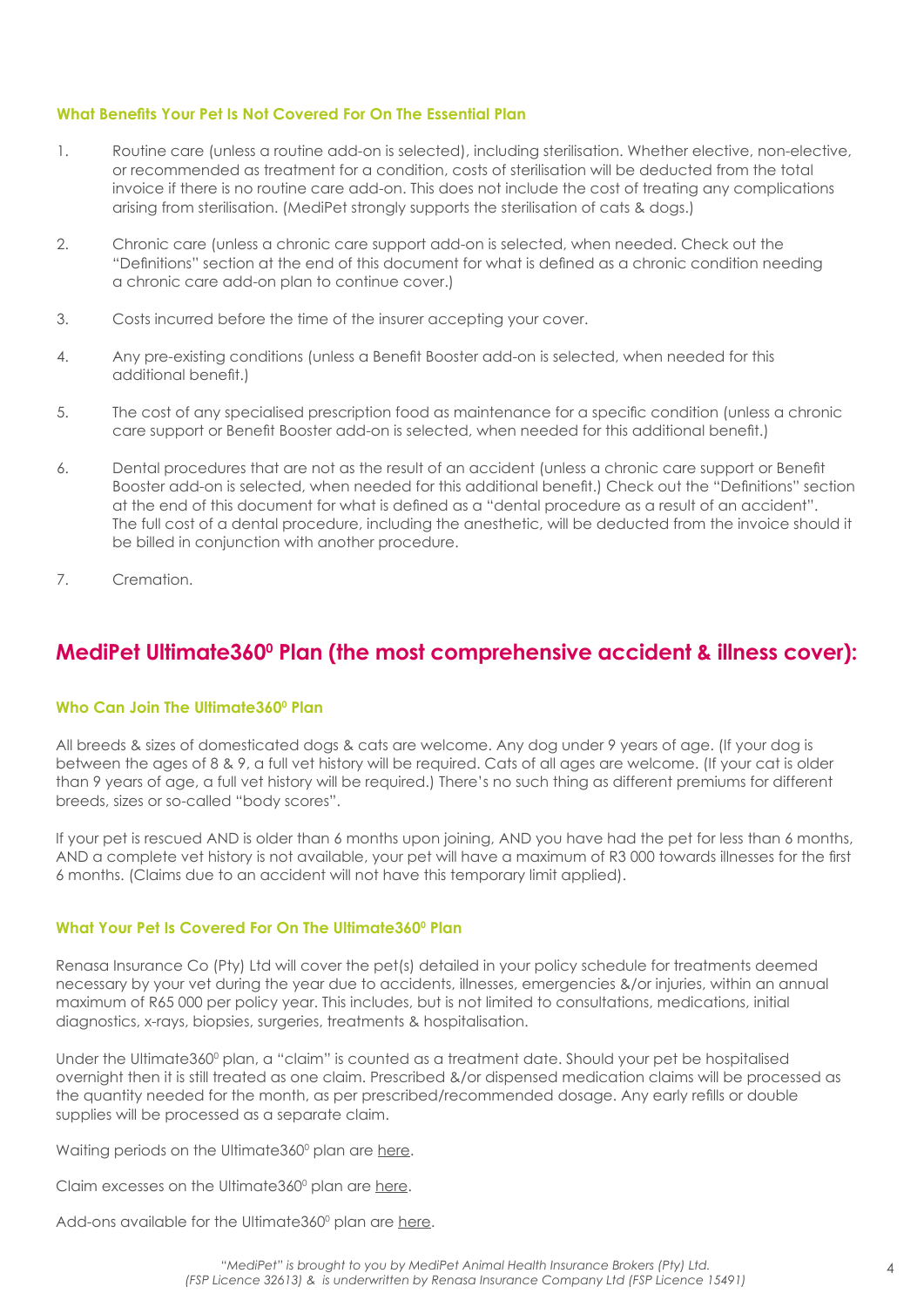#### **Dental Care**

One dental procedure per policy year including, but not limited to, dental injuries, disease, & hygiene, gum disease, dental x-rays, extraction, including the general anesthetic. This amount is deductible from your annual policy maximum, & a dental excess applies.

Any claims for procedures other than dental procedures, pre-anesthetic checks &/or diagnostics performed simultaneously will not fall under the dental benefit. These will be deductible from your annual cover maximum, & the Dental excess will applied to this part of your claim.

#### **Prescription Food**

The prescription food benefit contributes up to R150 per month for up to 6 months per policy year towards the cost of any specialised food as maintenance for a specific condition as prescribed by your treating vet. This amount is deductible from your annual policy maximum, & there is no excess.

#### **Sterilisation**

The cost of sterilisation (spaying & neutering) is covered on this plan, up to a maximum of R1 200 per pet. MediPet strongly supports the sterilisation of cats & dogs. This amount is deductible from your annual policy maximum, & there is no excess.

### **Cremation Contribution**

After the passing of your pet you may claim for the costs of cremation up to R1 000 per dog & R500 per cat. The claim will be paid on the submission of an invoice. They must be on cover for longer than 6 months. The death may not be a result of any endorsed condition on your individual policy, any vaccinatable disease, nor any pre-existing condition. This amount is deductible from your annual policy maximum, & there is no excess.

#### **Holistic Wellness**

Up to R5 000 per policy year to be used towards treatments not forming part of normal, mainstream vet treatment. This amount is deductible from your annual policy maximum, with an 18% excess.

#### **Supplements**

Up to R2000 per policy year to be used towards supplements as maintenance for a specific condition. This amount is deductible from your annual policy maximum, with an 18% excess.

#### **Behavioural Treatment**

Up to R4 000 for behavourial treatment, for the lifetime of your pet. This benefit is to be rendered by qualified vets, behaviourists, &/or therapists only. Puppy/obedience/socialisation training is not covered under this benefit (unless a routine care add-on has been selected). This amount is deductible from your annual policy maximum, & there is no excess.

#### **Emergency Boarding Fees**

Up to R500 per cat per policy year, & R1 000 per dog per policy year, if you are incapacitated & unable to care for your pet, can be claimed toward the cost of the boarding of your pet at a licensed kennel or cattery, or someone who does not live with you looking after your pet. This amount is deductible from your annual policy maximum, with an 18% excess.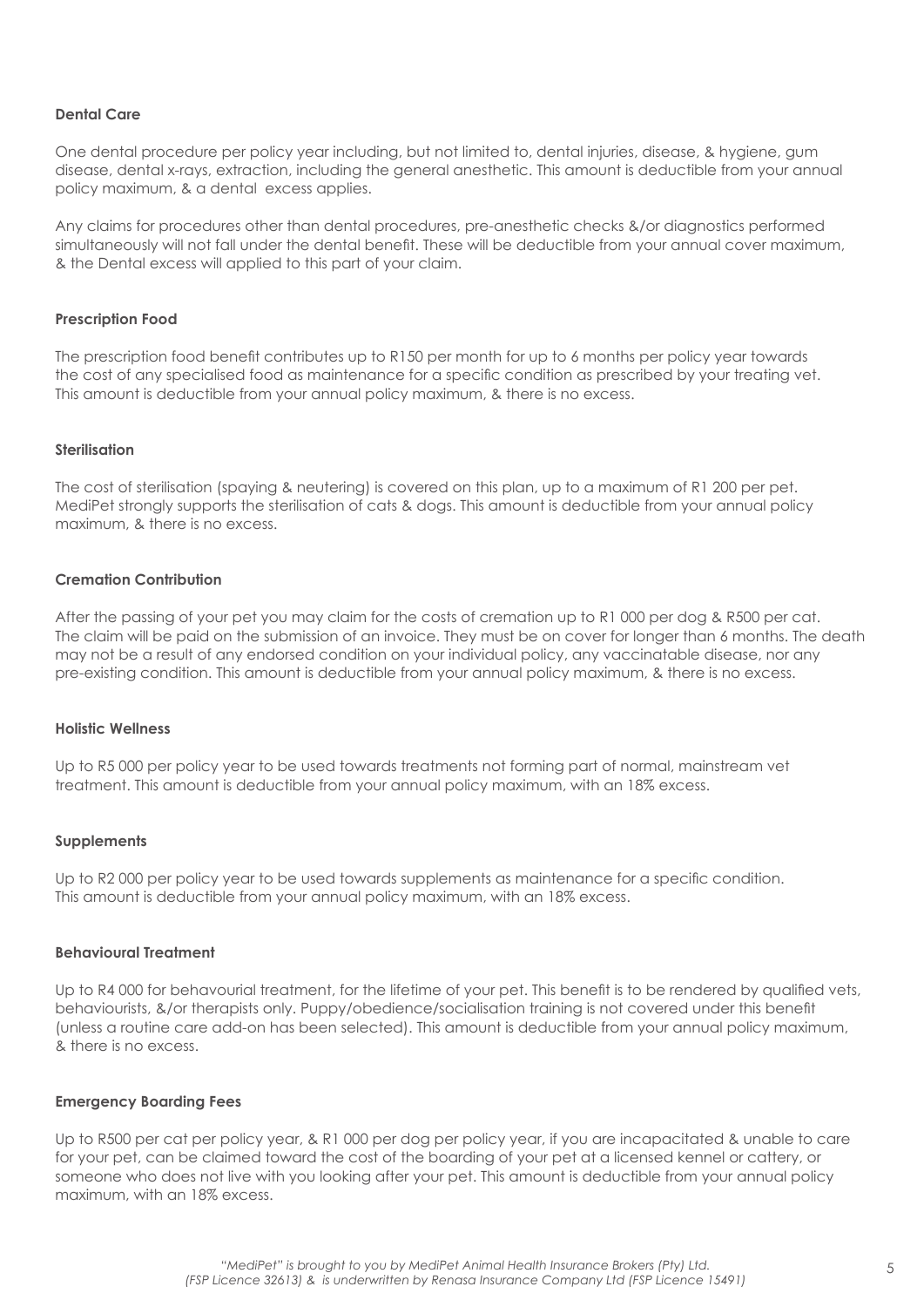#### <span id="page-6-0"></span>**Advertising**

If your pet is stolen or goes missing, the insurer will pay the cost of advertising up to R250 per year. This amount is deductible from your annual policy maximum, & there is no excess.

#### **Theft**

The insurer will pay you R1 000 in the event that your dog is stolen or goes missing & is not found, or does not return within 45 days. This amount is deductible from your annual policy maximum, & there is no excess.

If your dog is found or returned, you must repay the full amount claimed for this benefit.

As soon as it is reasonable to assume that your dog is missing, you must inform all vet practices & local rescue centres within a reasonable distance of the area where your dog was last seen, within 5 days of your dog going missing.

You must report this to the police & ask for the crime reference number or written confirmation of your report. If your dog has not been found within 45 days, please fully complete a claim form, & submit it to MediPet as soon as possible.

### **What Benefits Your Pet Is Not Covered For On The Ultimate360<sup>0</sup> Plan**

- 1. Routine care (unless a routine add-on is selected).
- 2. Chronic care (unless a chronic care support add-on is selected, when needed.) Check out the "Definitions" section at the end of this document for what is defined as a chronic condition needing a chronic care add-on plan to continue cover.
- 3. Costs incurred before the time of the insurer accepting your cover.
- 4. Any pre-existing conditions (unless a Benefit Booster add-on is selected when needed for this additional benefit.)

## **MediPet Accident Plan (accident cover):**

### **Who Can Join The Accident Plan**

Everybody! All breeds, ages & sizes of domesticated dogs & cats are welcome. There's no such thing as different premiums for different ages, breeds, sizes or so-called "body scores."

### **What You Are Covered For**

Renasa Insurance Co (Pty) Ltd will cover the pet(s) detailed in your policy schedule for treatments deemed necessary by your vet during the year due to accidental injuries within an annual maximum of R25 000 per policy year. This includes, but is not limited to, consultations, medications, initial diagnostics, x-rays, biopsies, surgeries, treatments & hospitalization.

Accident-related claims that are covered must be a direct consequence of at least one of the following:

- Car accident
- Burn or electrocution
- Fall from an elevated position
- Near-drowning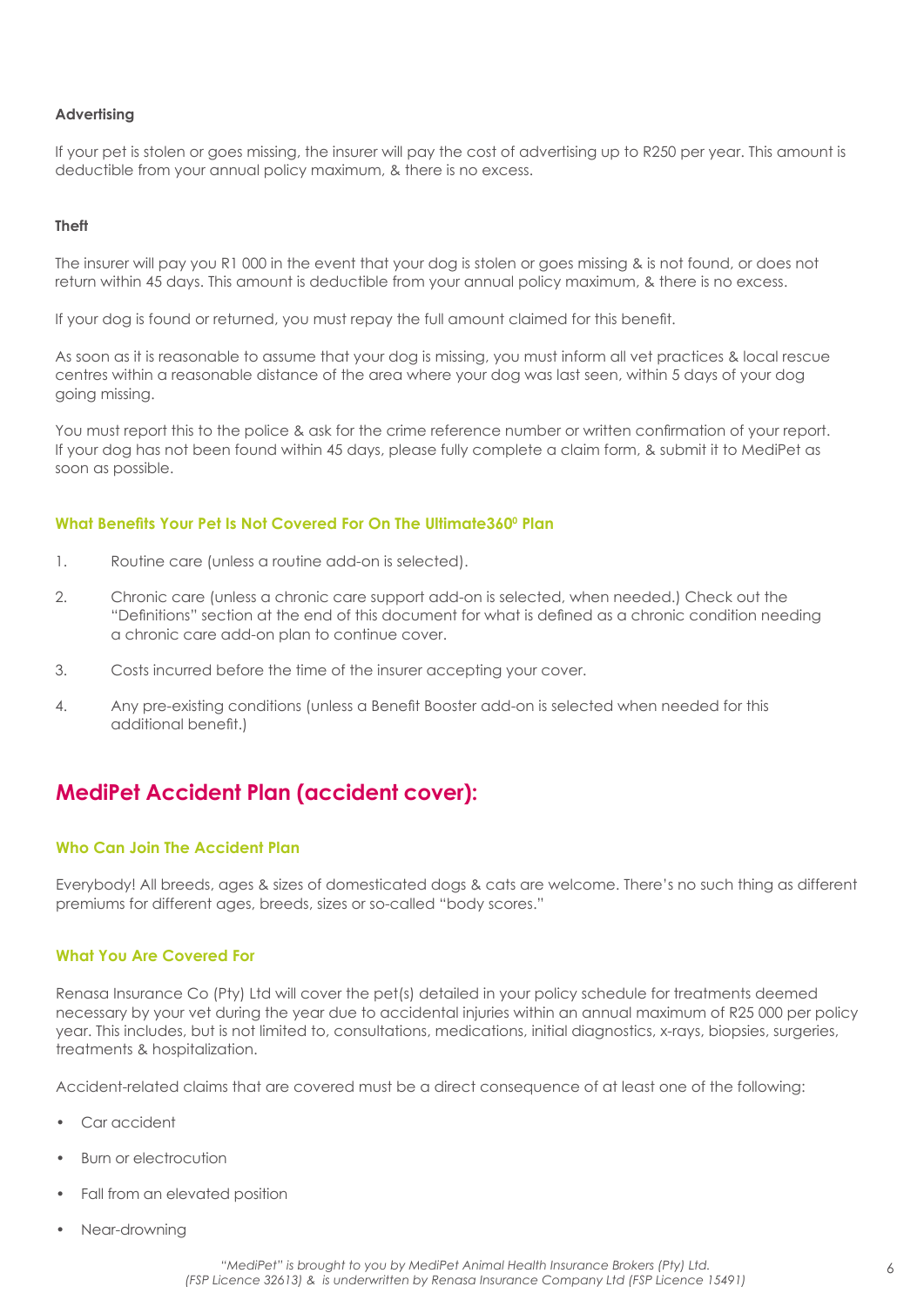- The actions of another animal
- A swallowed or embedded foreign object requiring surgical or endoscopic removal
- Snake bite
- An allergic reaction to an insect bite (other than tick or flea bites)
- **Billiary (tick bite fever)**
- Accidental poisoning
- Acute traumatic ligament or tendon injury

Accident claims may otherwise result in:

- A fractured bone &/or tooth/teeth
- A puncture wound
- Lacerations, abrasions or wounds
- A gastric torsion (gastric dilation volvulus)
- A soft tissue prolapse

There are no waiting periods on the Accident plan.

The claim excess on the Accident plan is here.

Add-ons available for the Accident plan are here.

## **What Benefits Your Pet Is Not Covered For On The Accident Plan**

- 1. Claims related to an incident that does not fall in the list of accidents here.
- 2. Any illness cover.
- 3. Routine care (unless a routine add-on is selected), including sterilisation. Whether elective, non-elective, or recommended as treatment for a condition, costs of sterilisation will be deducted from the total invoice if there is no routine care add-on. This does not include the cost of treating any complications arising from sterilisation. (MediPet strongly supports the sterilisation of cats & dogs.)
- 4. Chronic care (Check out the "Definitions" section at the end of this document for what is defined as a chronic condition).
- 5. Costs incurred before the time of the insurer accepting your cover.
- 6. Any pre-existing conditions.
- 7. The cost of any specialised prescription food as maintenance of a specific condition.
- 8. Dental procedures that are not as the result of an accident. (Check out the "Definitions" section at the end of this document for what is defined as a "dental procedure as a result of an accident".) The full cost of a dental procedure, including the anesthetic, will be deducted from the invoice should it be billed in conjunction with another procedure relating to an accident.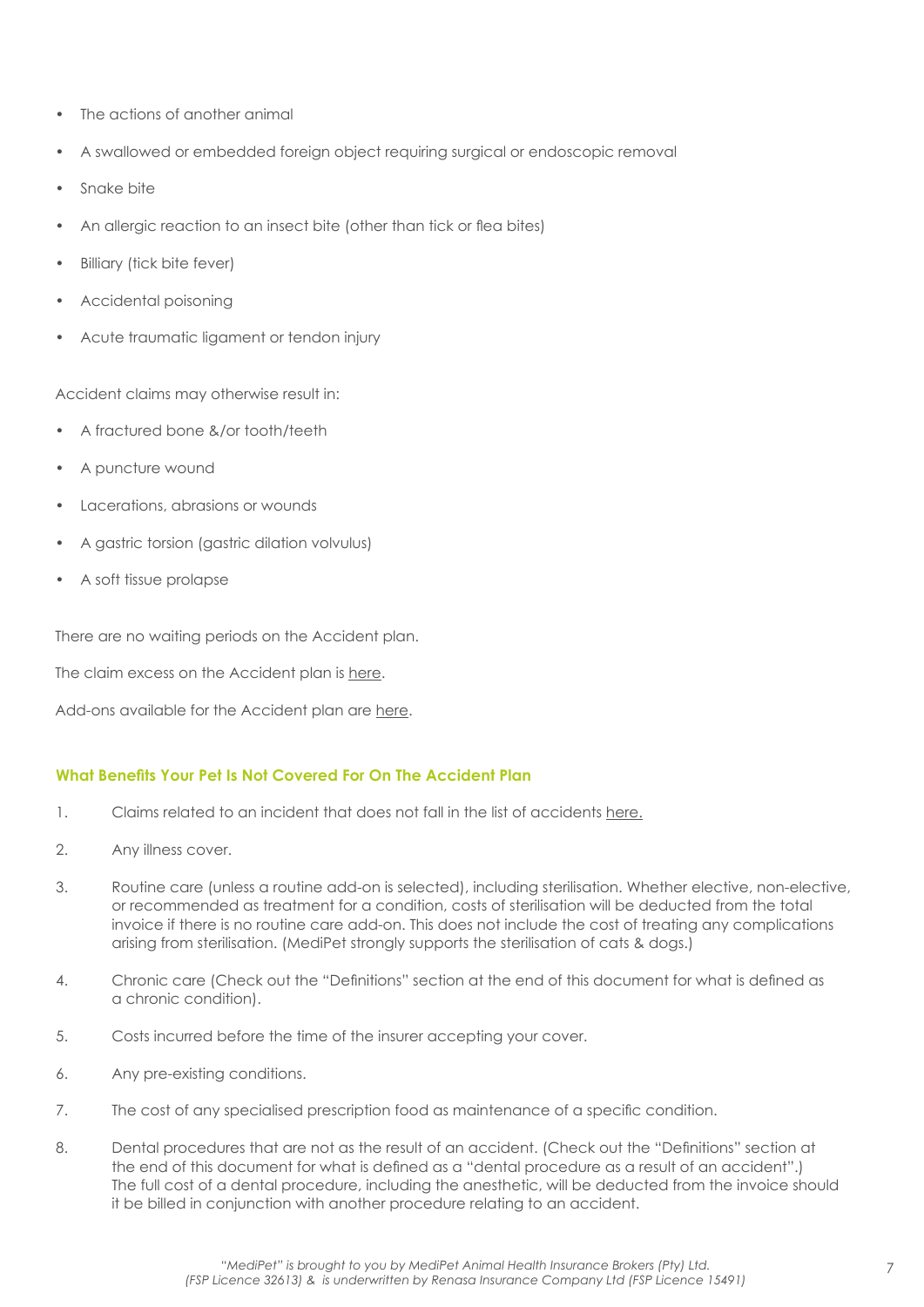- <span id="page-8-0"></span>9. Emergency boarding fees.
- 10. The cost of radiation or chemotherapy.
- 11. Costs due to theft, including the advertising of a missing pet.
- 12. Cremation.
- 13. The cost of any treatment not forming part of normal mainstream vet treatment, referred to as "holistic wellness".
- 14. Supplements.
- 15. The cost of treatment for a behavioural condition.

## **Waiting Periods For All Plans**

Accident claims have no waiting periods, so long as the accident happened and the cost was incurred after the acceptance of your policy by the insurer (Renasa &/or their agents). Diagnosis must be made within 48 hours of the time of the accident. This is applicable to all plans.

### Lite, Essential & Ultimate360<sup>°</sup> Plan Waiting Periods

Accidental injuries (see list below) for Lite, Essential & Ultimate360° plan have no waiting periods, & are covered immediately, so long as the accident happened and the cost was incurred after the acceptance of your policy by the insurer. Diagnosis must be made within 48 hours of the time of the accident.

For the first 30 days, accident-related claims on Lite, Essential & Ultimate360º plans must be a direct consequence of at least one of the following:

- Car accident
- Burn or electrocution
- Fall from an elevated position
- Near-drowning
- The actions of another animal
- A swallowed or embedded foreign object requiring surgical or endoscopic removal
- Snake bite
- An allergic reaction to an insect bite (other than tick or flea bites)
- **Billiary (tick bite fever)**
- Accidental poisoning
- Acute traumatic ligament or tendon injury

Accident claims may otherwise result in:

- A fractured bone &/or tooth/teeth
- A puncture wound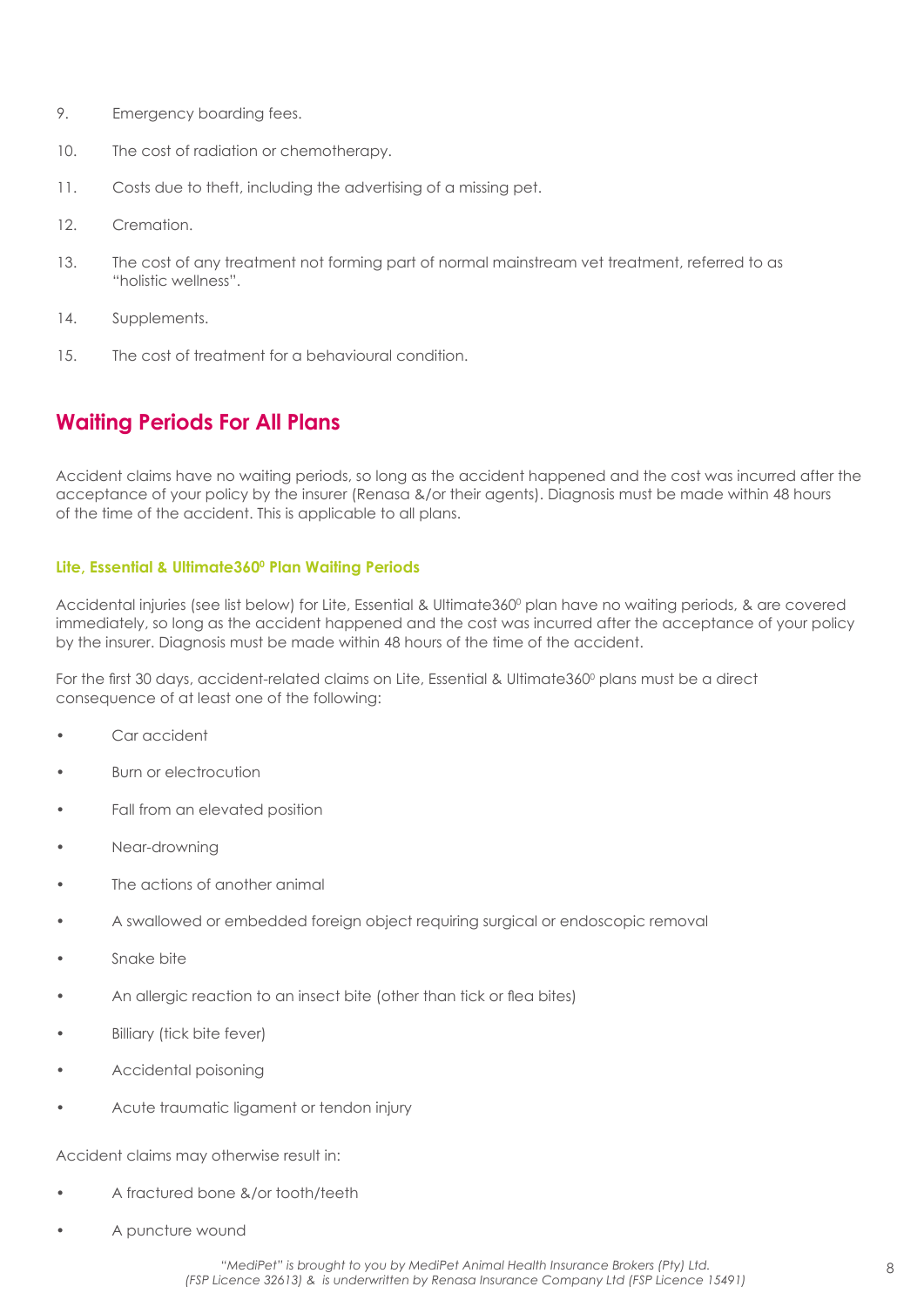- Lacerations, abrasions or wounds
- A gastric torsion (gastric dilation volvulus)
- A soft tissue prolapse

There is an initial 30-day no-claims waiting period for illness claims on Lite, Essential & Ultimate360º plans. Any condition that showed clinical signs &/or symptoms in this no-claims waiting period will have an endorsement added excluding this condition. This does not apply to accidents on any plan.

The costs of claims, including those related to a pre-existing condition on Lite or covered by Benefit Booster add-on, must be incurred after the time of acceptance of your policy by the insurer, once the initial 30-day no-claim period has passed.

## **Additional Essential & Ultimate3600 Plan Waiting Periods**

There is a 50% co-payment period from day 31 from the acceptance of the policy by the insurer to day 60. Any condition that showed clinical signs &/or symptoms in this co-payment period will have an endorsement added stating this condition carries a 50% co-payment going forward. This co-payment period is not applicable to claims for treatment resulting from an accident.

A waiting period of 6 months from acceptance of the policy by the insurer is applicable to all treatment & surgery for conditions affecting the following: (This waiting period is not applicable to claims for treatment resulting from an accident.)

- A. Knees & Hips
- B. Elbows & Shoulders
- C. Eyes
- D. Respiratory System
- E. Spine

### **What happens if any of the above conditions present themselves, &/or require treatment during this waiting period:**

Your pet may have an endorsement (exclusion or additional waiting period) placed on their cover for any one of the above conditions.

The alternate side (if a limb/eye/vertebral condition) will have an additional 6-month waiting period added from the initial date of diagnosis. If the condition then manifests within this additional waiting period, that condition will be excluded from cover.

It is important to note that all diagnostics within either waiting period for both sides will be limited to a maximum of R5 000, & then the condition will be excluded going forward.

Pets under 4 months of age at joining may be considered for part or full cover of the above treatments. A motivation & pre-approval may be submitted in order to consider full or part payment for one of the above surgeries, on a case-by-case basis.

There is a 4-month waiting period for dental claims – an Ultimate360º plan benefit.

There is a 4-month waiting period for specialised prescription food claims - an Ultimate360º plan benefit.

There is a 6-month waiting period for cremation contribution claims - an Ultimate360º plan benefit.

There is a 4-month waiting period for sterilisation benefit claims – an Ultimate360º plan benefit.

There is a 30-day waiting period for routine care add-on optional benefits.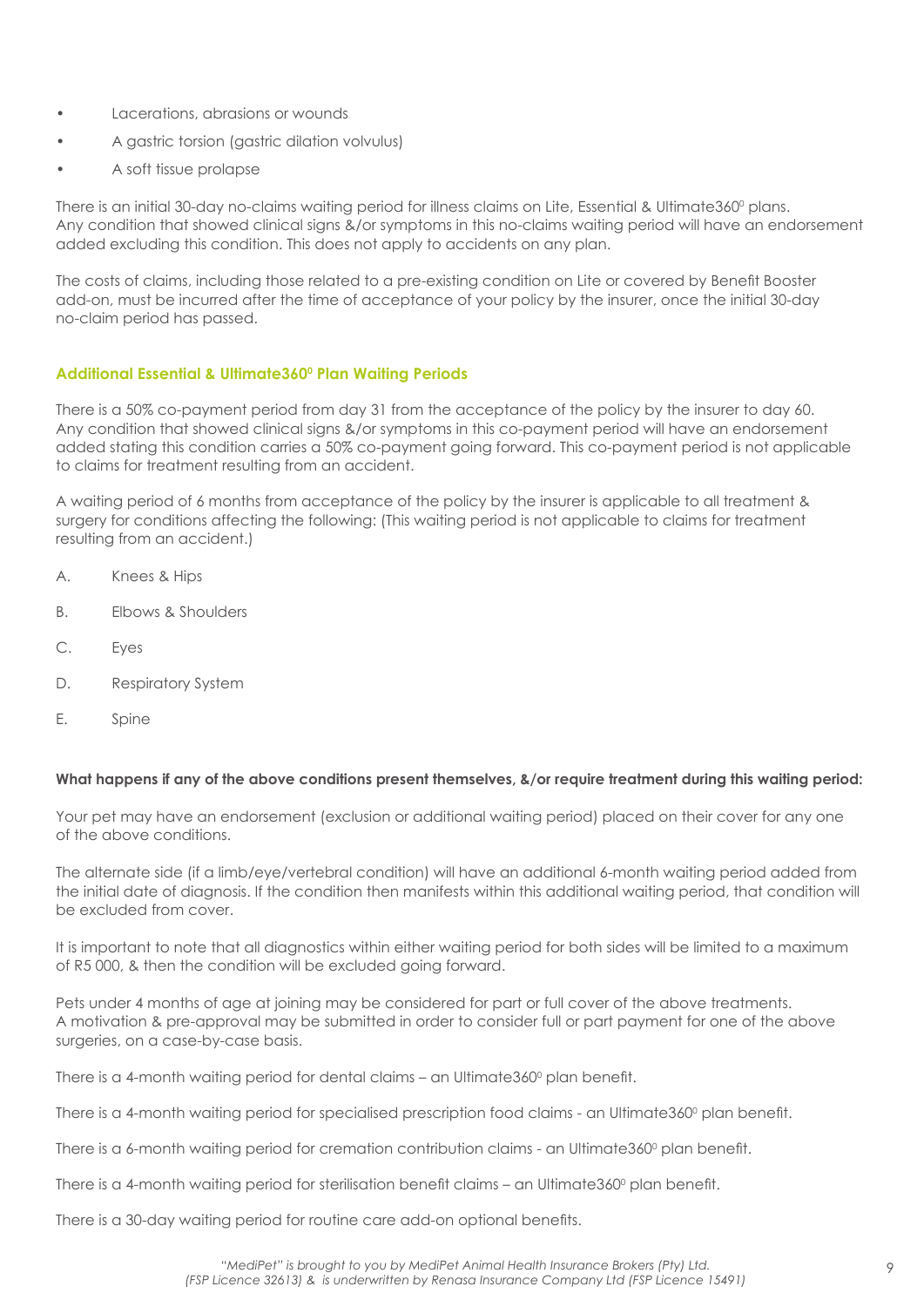## <span id="page-10-0"></span>**Claim Excess Information For All Plans**

### **Lite Plan Claim Excess:**

The Lite plan excess is 15% of the claim, minimum of R250 excess per claim.

## **Essential & Ultimate360<sup>°</sup> Plan Claim Excess:**

- **1. General Policy Excess:** applicable to all mainstream vet treatments
	- The General Policy Excess is 18% of the claim, minimum of R350 excess per claim.
	- If further treatment is deemed necessary for the condition within 30 days of the original diagnosis, the R350 minimum falls away.
	- Should a condition continue past 30 days, it will be treated as a new claim, with an excess of 18%, minimum of R350 excess per claim.
- **2. Specific Policy Excess:** replaces the General Policy Excess & is specific to the following conditions only: Gastro-intestinal conditions, lameness, skin conditions, ear & eye conditions, respiratory & spinal conditions.
	- The Specific Policy Excess is 25% of the claim, minimum of R500 excess per claim.
	- If further treatment is deemed necessary for the condition within 30 days of the original diagnosis, the R500 minimum falls away.
	- Should a condition continue past 30 days, it will be treated as a new claim, with an excess of 25%, minimum of R500 excess per claim.
	- If 2 conditions are being treated on 1 claim, & 1 of those conditions falls under the "specific conditions," the higher excess will be applied to the claim.
- **3. Surgery Limits:** A maximum of one of each of the below six surgeries per policy year is claimable on Essential & Ultimate360° plans. Should your pet require further surgery emanating from one of these 6 surgeries, you are responsible for a 50% co-payment of all related surgeries within the same policy year.
- Cruciate ligament surgery
- Hip surgery
- Luxating patella surgery
- Foreign body ingestion surgery
- Shoulder surgery
- Elbow surgery
- **4. Multi-Claim Sliding Excess:** The above general &/or specific excesses are applicable to the first three claims for your pet within the policy year, thereafter the above excesses will be replaced by the below sliding excess structure, which will be in effect for the remainder of the policy year:

From the 4th claim onward AND within the policy year, where your pet's paid claims totals are:

• More than R6 000, but less than R9 000, the excess is 30% of the claim, minimum of R1 000 excess per claim.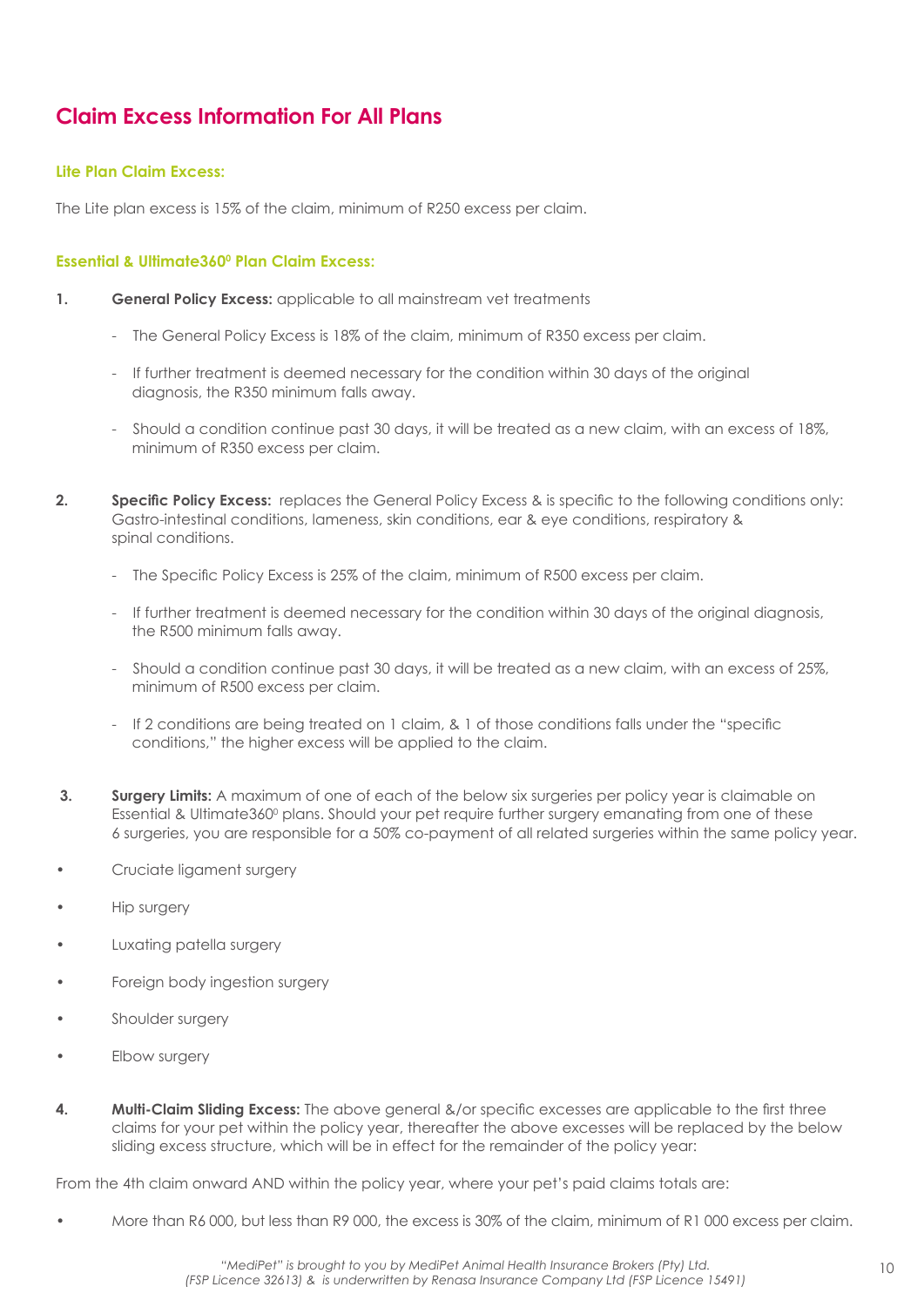- <span id="page-11-0"></span>• More than R9 000, the excess is 30% of the claim, minimum of R1 250 excess per claim.
- If further treatment is deemed necessary for the condition within 30 days of the diagnosis, the minimum falls away and the 30% excess applies.
- The excesses will reset at the start of each policy year
- **5. Holistic Wellness, Supplements & Emergency Boarding:**  The holistic wellness, supplement & emergency boarding excess is 18% of the claim.
- **6.** Dental Care (an Ultimate360<sup>°</sup> plan benefit): The dental care excess is 25% of the claim, minimum of R500 excess per claim.

### **Accident Plan Claim Excess**

The Accident plan excess is 10% of the claim, minimum of R150 excess per claim.

### **Add-On Excesses**

Chronic Care Support add-on claim excess is 18% of the claim.

Benefit Booster add-on claim excess is 18% of the claim.

### **Claims That Do Not Carry An Excess On General Cover Plans**

Behaviour treatment, costs due to theft, missing pet advertising, cremation, sterilisation & prescription food claims.

## **Optional Add-Ons**

### **1. Day-To-Day Routine Care Options**

#### **Routine Supreme**

This optional add-on benefit contributes towards the cost of maintaining your pet's preventative health. For R195 per month or R2 340 per year per pet, you can claim up to R3 300 per year (R960 savings) towards the following:

- 1. Vaccinations
- 2. Deworming
- 3. Sterilisation
- 4. Microchipping
- 5. Tick & flea control
- 6. Grooming
- 7. Nail-clipping
- 8. Training
- 9. Puppy socialisation classes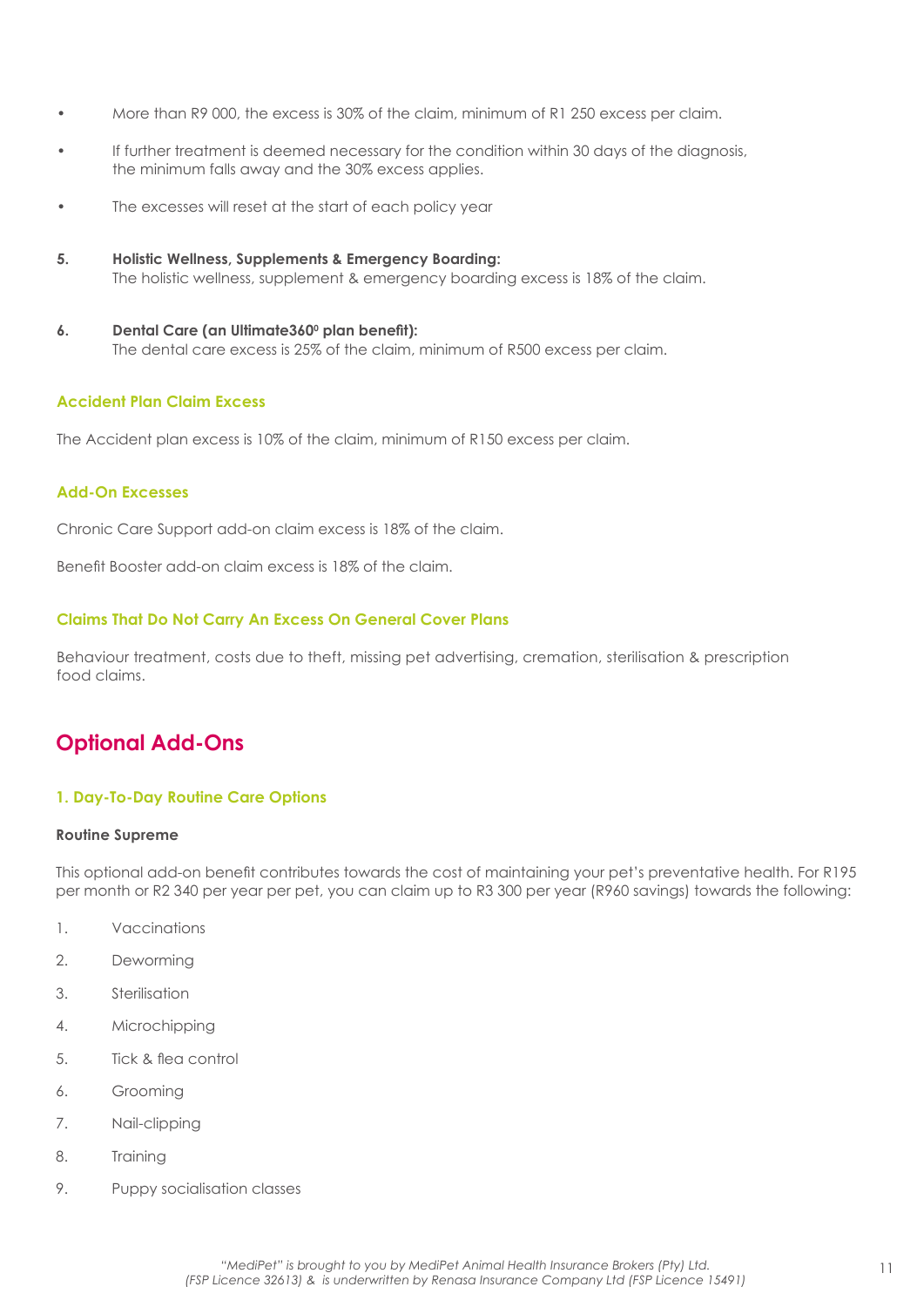### **Routine In-Between**

This optional add-on benefit contributes towards the cost of maintaining your pet's preventative health. For R130 per month or R1 560 per year per pet, you can claim up to R2 200 per year (R640 savings) towards the following:

- 1. Vaccinations
- 2. Deworming
- 3. Sterilisation
- 4. Microchipping
- 5. Tick & flea control
- 6. Grooming
- 7. Nail-clipping
- 8. Training
- 9. Puppy socialisation classes

### **Routine Lean**

This optional add-on benefit contributes towards the cost of maintaining your pet's preventative health. For R65 per month or R780 per year per pet, you can claim up to R1 100 per year (R320 savings) towards the following:

- 1. Vaccinations
- 2. Deworming
- 3. Sterilisation
- 4. Microchipping
- 5. Tick & flea control
- 6. Grooming
- 7. Nail-clipping
- 8. Training
- 9. Puppy socialisation classes

Routine care is an option you can choose to add on to any plan.

The routine care add-ons can be "topped up" by choosing a higher routine care add-on benefit at any time. The increased premium would be backdated to the time this benefit was originally added, in order to claim the increased benefit moving forward.

There will be no excess payable on claims for this benefit. There will be no discounted rate for additional pets. These preventative care claims will not be limited by the Lite plan claim limit per policy year.

A waiting period of 30 days will be applicable before this add-on benefit becomes available for use from the date of original activation.

The benefit is calculated for the full 12-month policy year cover period. Should a monthly debit order policyholder cancel the add-on or all cover before the end of the policy year (as stated on your schedule) after using the benefit, the balance of these premiums will be collected via their final debit order. (This will not be applied to pets that have passed on.)

If your pet is on Ultimate360°, the sterilisation contribution of R1 200 will be taken out of the plan's annual maximum. If there is an outstanding balance thereafter, you may choose to have the remainder deducted from this add-on benefit, if selected.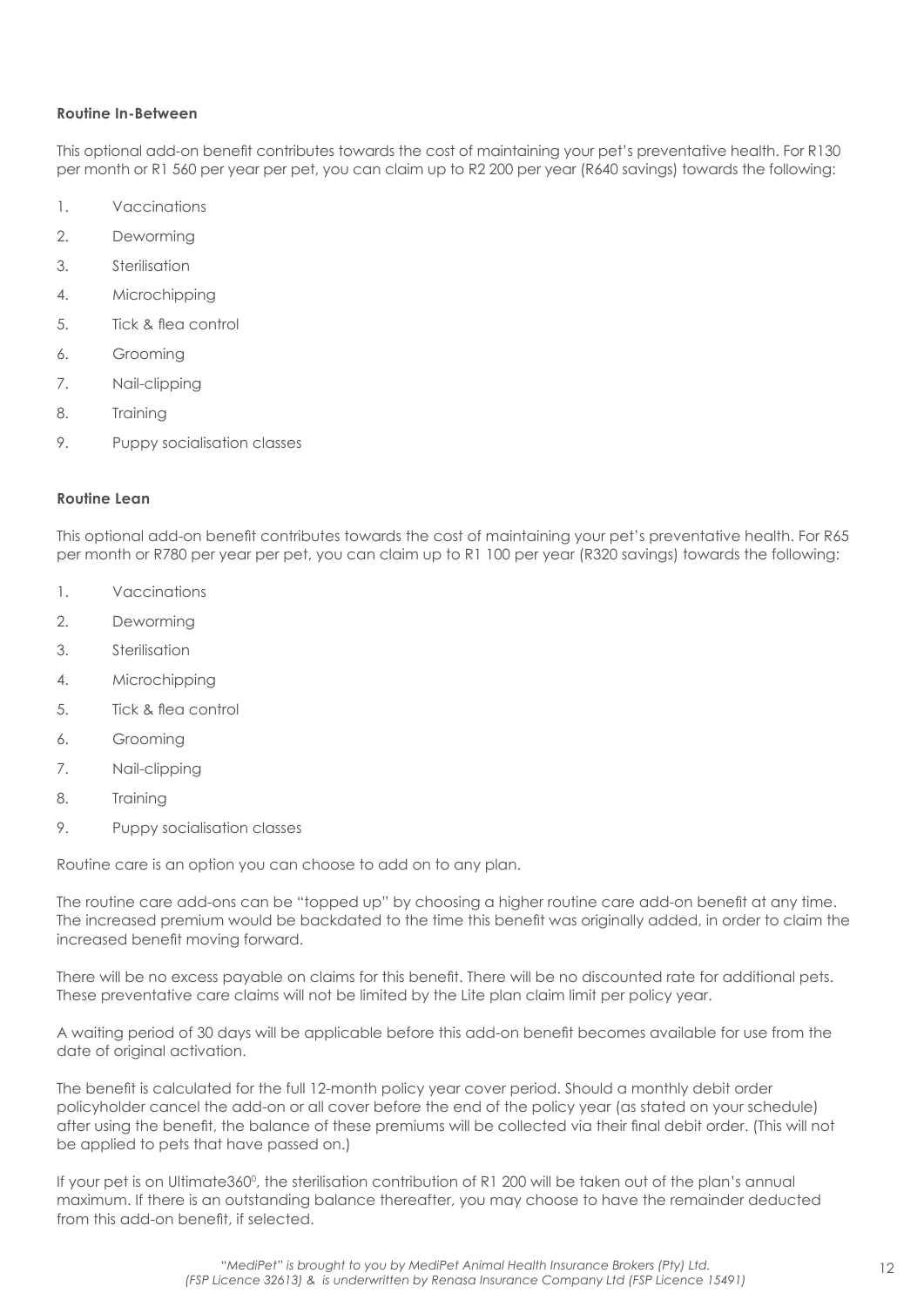## **2. Chronic Care Support**

Chronic Care Support Add-Ons are unique in that they are above & beyond traditional short-term insurance, assisting towards a pet's individual ongoing condition &/or disease.

A chronic condition requiring treatment or medication for a period of longer than 3 months (not limited to consecutive months) is not covered by short-term insurance (ie. Essential & Ultimate360° plans), will be excluded from general cover, or specialised cover will be offered through a chronic care support add-on plan. If you decline a chronic care add-on or Benefit Booster, your cover will be updated to exclude the ongoing condition going forward.

Chronic plans are pre-approved in writing, based on a treatment plan & recommendation from your treating vet.

Chronic conditions can be treated this way on Essential & Ultimate360 $^{\circ}$  plans.

Claims are not deductible from any plan annual policy maximum, & have an 18% excess where a chronic care plan has been added. Examples of popular chronic care support add-on structures:

| l Annual benefit      | <b>Additional monthly premium</b> | <b>Additional annual premium</b> |
|-----------------------|-----------------------------------|----------------------------------|
| Bronze Plan R3 000    | R240                              | R <sub>2</sub> 880               |
| Silver Plan R6 000    | R480                              | R5 760                           |
| Gold Plan R8 000      | R640                              | R7 680                           |
| Platinum Plan R10 000 | R800                              | R9 600                           |

These are suggestions only. A specialised chronic care support plan can be created in partnership with your vet to suit your individual pet's needs.

Your benefit amount for your selected chronic plan is allocated upfront for the policy year from the date the plan is added. Should you use the entire amount, & cancel the add-on, or your pet's cover, before the end of the policy period, we will raise the outstanding premium due in terms of the benefit paid in excess of premium already paid for plan.

## **3. Benefit Booster**

This can be added to Lite, Essential & Ultimate360º plans. Benefit Booster can be used to include benefits, or to increase the limit of an existing benefit, on your general cover plan.

Benefit Booster can also cover a pre-existing condition, &/or an excluded condition on Essential & Ultimate360<sup>°</sup> plans.

This includes, but is not limited to medication, treatment, monitoring, supplements, behavioural therapy, holistic wellness (not forming part of normal mainstream vet treatment), dental care & prescription food.

Benefit Booster plans are optional, & must be pre-approved in writing, based on a treatment plan & recommendation from your treating vet.

Benefit Booster claims will not be limited by the Lite plan claim limit per policy year where a Benefit Booster has been added.

Claims are not deductible from any plan annual policy maximum, & have an 18% excess where a Benefit Booster has been added.

Your benefit amount for your selected Benefit Booster add-on plan is allocated upfront for the policy year from the date the plan is added. Should you use the entire amount, & cancel the plan, or your pet's cover, before the end of the policy period, we will raise the outstanding premium due in terms of the benefit paid in excess of premium already paid for plan.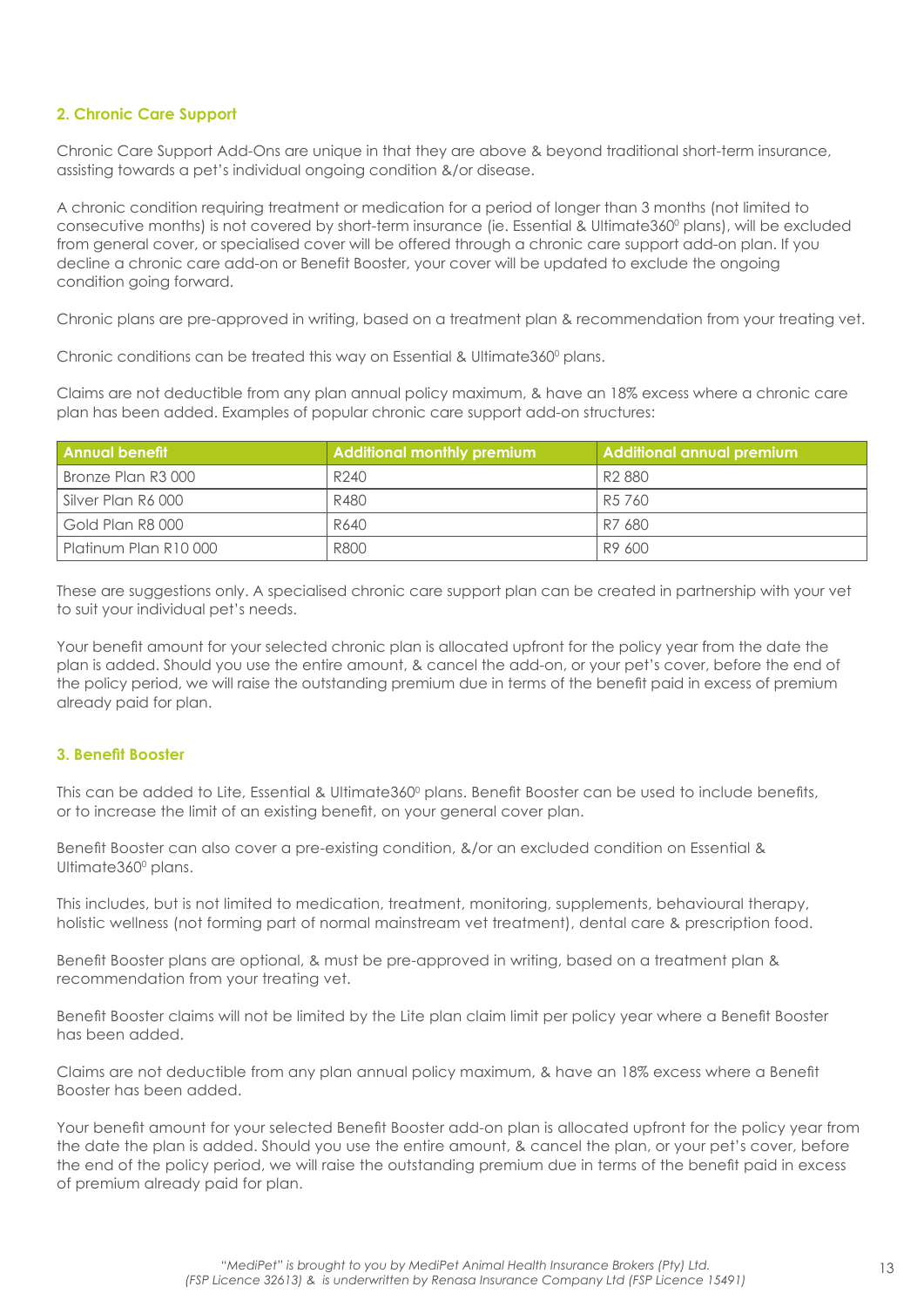### <span id="page-14-0"></span>**4. Premium Savers**

#### **Premium Saver 1 000**

Lite, Essential & Ultimate360º policyholders may opt in to save 7.5% on their premiums. When selecting this optional add-on, a flat, fixed excess structure of R1 000 will be applied to all Lite plan, general, specific & dental claims for these pets. Premium Saver may be added, upgraded or removed only once per policy year, at the time of your renewal.

### **Premium Saver 2 000**

Lite, Essential & Ultimate360º policyholders may opt in to save 15% on their premiums. When selecting this optional add-on, a flat, fixed excess structure of R2 000 will be applied to all Lite plan, general, specific & dental claims for these pets. Premium Saver may be added, upgraded or removed only once per policy year, at the time of your renewal.

The Premium Saver fixed excess would replace the following:

- Lite Excess: 15% of the claim, minimum of R250 excess per claim
- General Policy Excess: 18% of the claim, minimum of R350 excess per claim
- Specific Policy Excess: 25% of the claim, minimum of R500 excess per claim
- First Multi-Claim Sliding Excess: 30% of the claim, minimum of R1 000 excess per claim
- Second Multi-Claim Sliding Excess: 30% of the claim, minimum of R1 250 excess per claim
- Dental Care: 25% of the claim, minimum of R500 excess per claim (an Ultimate360° plan benefit)

Chronic care support plan & Benefit Booster add-on claims would still have their normal excess of 18%.

Benefits without an excess, including routine care add-on claims, will still have no excess.

## **Discounts**

### **No-Claim Discount**

On Essential & Ultimate 360° plans, a discount may be offered to pets that have remained claim-free for the 2 policy years prior to their renewal date. The value of this discount is 10% of the premium. Should a pet enjoying a no-claims discount submit a claim which is paid in terms of the policy, the pet's premium will revert to the standard premium from the following month.

#### **Multi-Pet Discount:**

Pets added to cover (pet 2 & 3 & more) on Essential &/or Ultimate360° will have a 10% discount applied to their premium. The first pet, without discount, will always be the more expensive premium.

Policies with 4 or more pets that are all on Essential &/or Ultimate360° plans will have the multi-pet discount applied to all of the pets on Essential &/or Ultimate360 $^{\circ}$  plans, including the first one.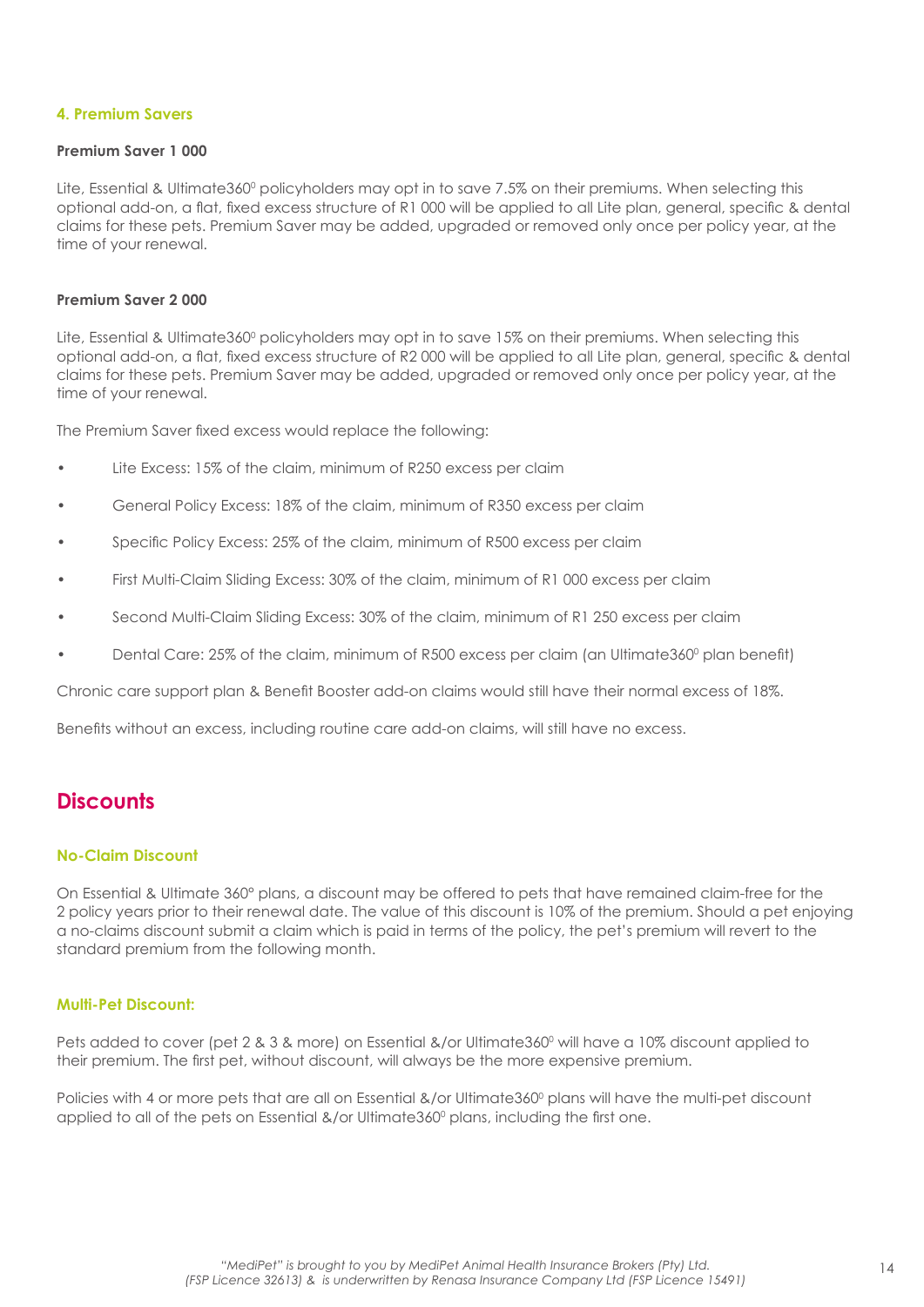## <span id="page-15-0"></span>**Adjustments & Renewals:**

As short-term insurance is a month-to-month contract, your cover & premium will be reviewed, & can be adjusted, at any time in the year.

Monthly-paying policyholders (by debit order) will have their policy reviewed & premiums increased annually on the policy renewal date as indicated on the policy schedule.

Annual-payment policyholders (by EFT) will have their policy reviewed & premiums increased annually on their individual policy renewal date – the anniversary of the insurer's acceptance of cover.

All changes will be communicated to you, in writing, 31 days before the change is activated.

## **General Conditions For All Plans**

- 1. At all times you must take all reasonable steps to maintain your pet's health, & to prevent injury, illness & loss.
- 2. Your pet must have a regular check-up, annual vaccinations & any treatment normally recommended by a vet to prevent illness or injury. This will be under direction of your vet practice's protocol, & dependent on the area you reside in RSA.
- 3. You must arrange for your pet to be kept vaccinated against the following:

Dogs: Distemper, parainfluenza, adenovirus infections, parvovirus & rabies.

Cats: Feline infectious enteritis (panleukopaenia), herpesvirus, calicivirus & rabies.

- 4. If there is any other insurance under which you are entitled to an indemnity, when you claim, the insurer will only pay an appropriate share of the claim. You must tell the insurer &/or MediPet the name & address of the other insurance company, as well as your policy number with them. If you have any legal rights against another person in relation to a claim, the insurer may take legal action against them, in your name, at their expense. You must assist them with all you can, & also provide any documents requested.
- 5. Your pet is only covered under this policy if you pay the premium. Your bank details must be kept upto-date with MediPet so that your debit orders & claim refunds can be successful. MediPet can't make any changes to your cover without your permission. All changes need to be communicated to MediPet in writing by the policyholder, unless otherwise directed by you in writing.
- 6. You agree to allow your vet permission to release all information about your pet. This is essential for insurance & processing of your claims. If the vet does decide to charge for this, you are responsible for this, in order for the insurer to cover your pet.
- 7. If the vet & complementary treatment fees (including treatment for behavioural issues) charged are higher than what is usually charged by a general or referral practice, the insurer &/or MediPet reserve the right to request a second opinion from a registered vet of their choice. If the vet choosen does not agree with the original vet fees charged, the insurer may, at their discretion, refund only the vet fees usually charged by a general or referral practice in a similar area.
- 8. The insurer does not require pre-approvals & will not guarantee verbally on the phone whether a claim is covered. However, if you do wish to have a pre-approval from MediPet, they will let you have the insurer's decision in writing.
- 9. You must arrange for a vet to examine & treat your pet as soon as possible after it shows clinical signs of an injury, illness or accident, regardless of cover or ability to claim.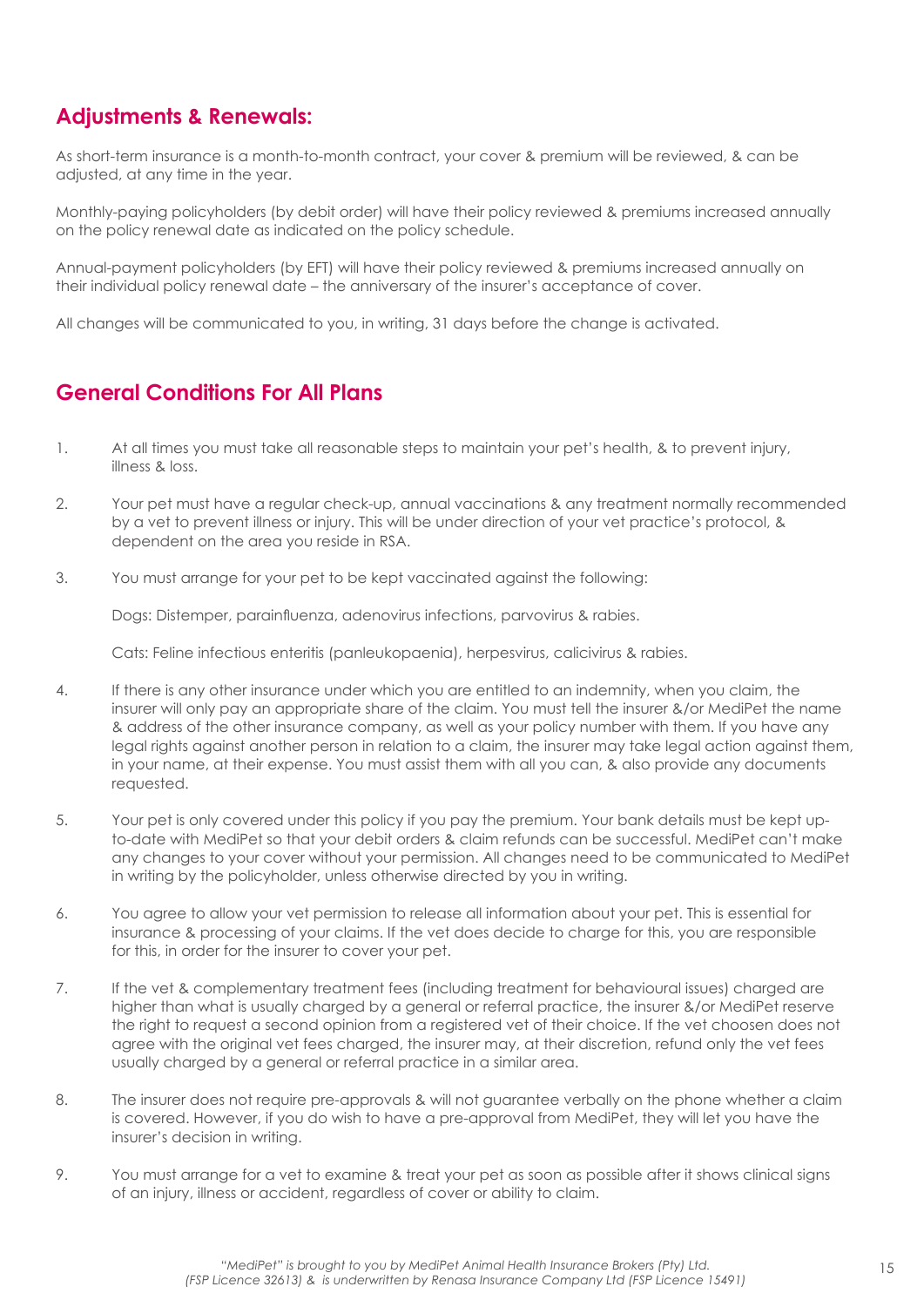- <span id="page-16-0"></span>10. MediPet strongly advises you to have your pet microchipped, & it is the owner's responsibility to keep their information up-to-date with the microchip company. This is a benefit covered under the optional routine care add-ons.
- 11. In such circumstances that MediPet calls for further information from your vet & it is withheld, this can limit your cover.

## **General Cover Exclusions**

- 1. Dogs used commercially for guarding, track-racing or coursing.
- 2. If you break the RSA laws/regulations relating to animal health or importation.
- 3. If your pet is confiscated or destroyed by government or public authorities, or under the Animals Act.
- 4. Legal expenses, fines & penalties connected with, or resulting from, a criminal court case or an act of parliament.
- 5. Any treatment given outside of RSA will not be covered.
- 6. Any treatment for a vaccinatable condition if the pet was not vaccinated in accordance with your vet's protocol.
- 7. Any journey you take your pet on against a vet's advice.
- 8. Any injury caused by abuse or negligence. MediPet will report all abuse to the S.P.C.A.
- 9. All other treatments that are in excess of the plan annual policy maximum.
- 10. Elective or experimental procedures, & any subsequent related medical costs. This includes but is not limited to pet travel documents & the required testing.
- 11. Elective euthanasia.
- 12. Any treatment in connection with pregnancy or giving birth including breeding, oestrus monitoring, artificial insemination & mating, & surgeries or conditions arising as a consequence thereof.
- 13. The cost of treating any injury or illness deliberately caused.
- 14. The cost of house calls, except in such circumstances where a qualified vet confirms that moving your pet would be detrimental to your pet's health.
- 15. Additional costs for treating your pet outside usual surgery hours cover can apply in such circumstances provided a qualified vet confirms an emergency consult is necessary.
- 16. The cost of any form of housing, including cages.
- 17. The cost of post-mortem examination.
- 18. The cost of transplant surgery, including any pre/post-operative care.
- 19. Any "stale" claim i.e. if the claim is not submitted within 60 days of your pet having received treatment (day 1 being the 1st day of treatment.)
- 20. Consequential loss of any kind.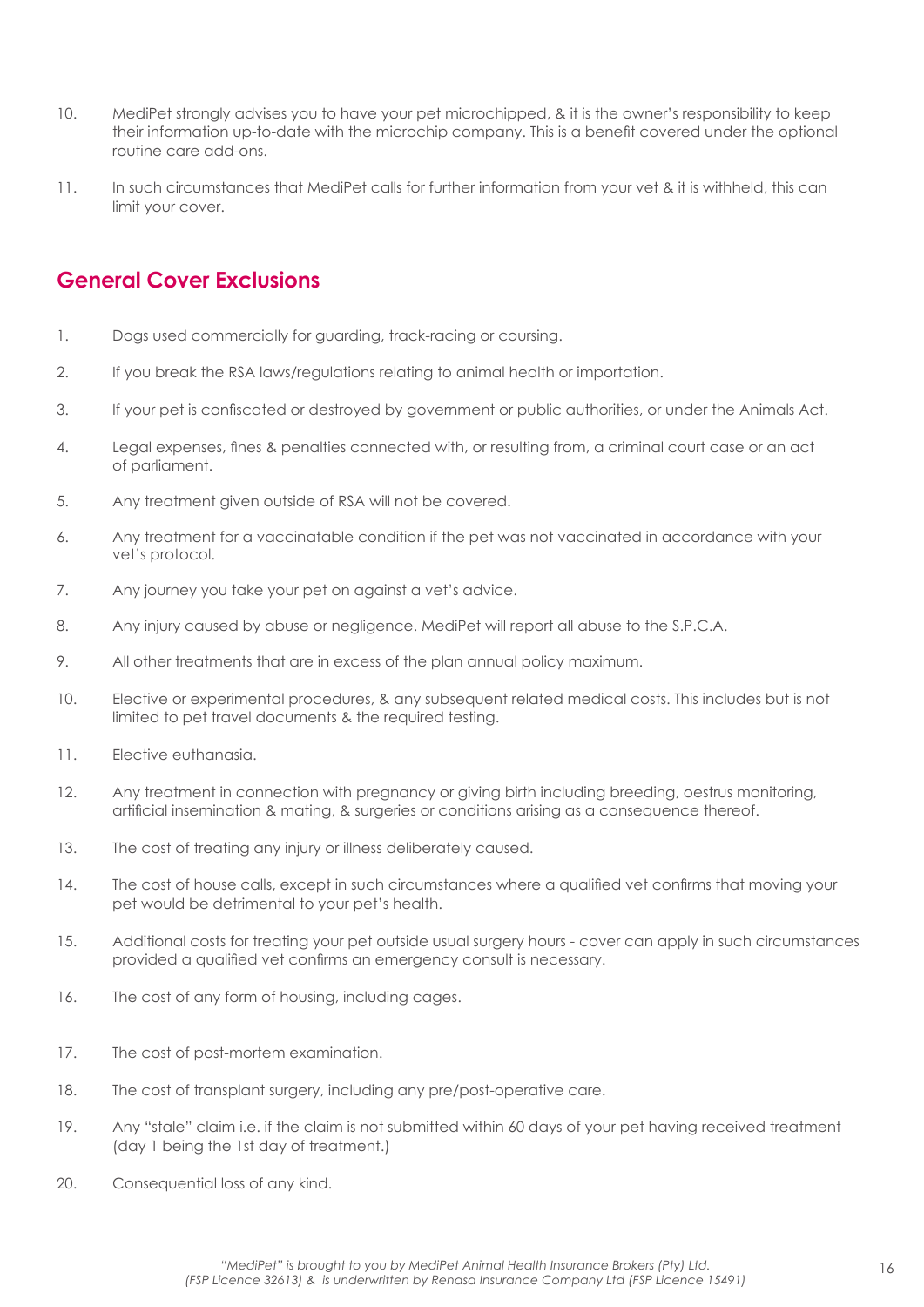- <span id="page-17-0"></span>21. The cost of replacing your pet in the event of death due to any circumstances.
- 22. Any costs where the treatment is deemed, under advisement, to be ineffective or causing the pet undue stress.
- 23. The costs of repeat treatment or where the costs of treatment are deemed to be excessive. The insurer reserves the right to limit treatment in accordance with accepted industry norms & protocols.

## **Terms & Conditions Applicable When You Want To Upgrade Or Downgrade Your Plan**

- 1. Upgrades & downgrades are permitted once per policy year at renewal, at the discretion of the insurer. Email instructions to member@medipet.co.za with all change requests.
- 2. Any other change during the course of the policy year must be motivated, & will be at the sole discretion of the insurer.
- 3. The new plan will be effective from the date agreed to by the insurer.
- 4. New underwriting may apply when upgrading plans.
- 5. All claims that were paid for that same policy year will be allocated to the annual policy maximum of the new plan.

## **How To Claim**

- 1. You can arrange for the insurer to pay your vet directly, less your excess.
- 2. Claim forms are best submitted on the website (www.medipet.co.za) via the "SUBMIT CLAIM" page found under the "Claims" tab. Alternatively, you may download a form on the "HOW TO CLAIM" page, also under the "Claims" tab. You may also request a claim form to be sent to you by emailing claimsupdates@medipet.co.za.
- 3. Your vet does not need to sign your form.
- 4. All claims must be submitted within 60 days of the 1st day of treatment on the invoice.

## **Fraud**

If you make a false or exaggerated claim, make a false statement to support a claim, send your insurer forged or false documents supporting a claim, or make a claim under your policy as a result of a deliberate act, the insurer will not pay your claim, not pay any future claim, declare the policy null & void, & be entitled to recover from you any amount of any claim already paid by the insurer.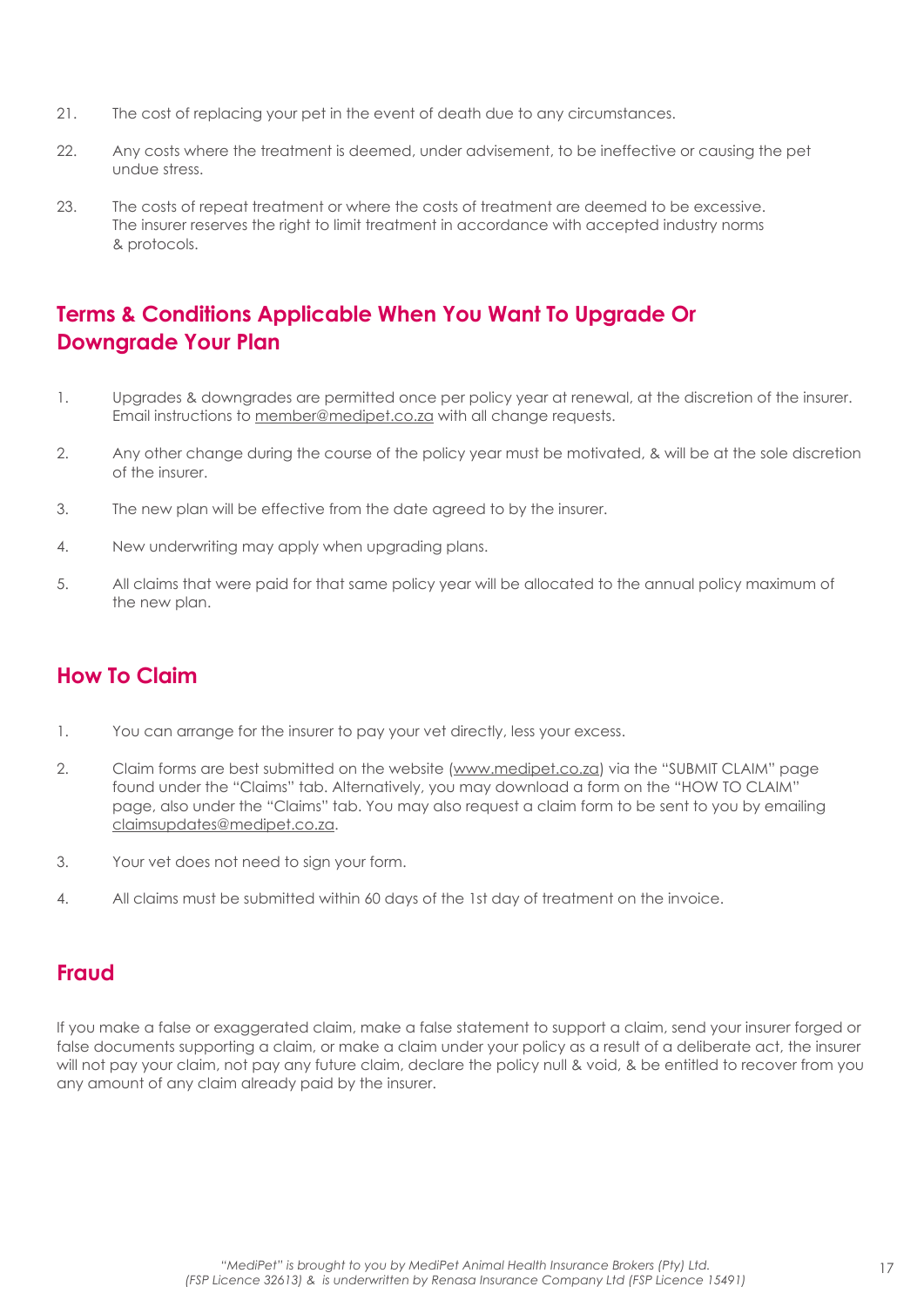## <span id="page-18-0"></span>**Cancelling Cover**

This contract gives you a cooling-off period of 14 days after receiving your policy document & full policy terms & conditions. If you are not happy, you have this time during which you can cancel the policy. Cancellation will be from the date of acceptance of the policy by the insurer.

This policy may be cancelled at any time by either party, giving a calendar month notice, after the coolingoff period.

No telephonic cancellations are accepted.

Cancellations are processed at the end of each month. This means that if you cancel your policy in the middle of the month, the policy will be cancelled at the end of the next month, after you have paid that month's premium.

If you pay your premium annually, & you cancel, you will be entitled to a refund of premium for the unexpired period. In other words, a pro-rata amount.

In terms of policies paid monthly, paid premiums for past months will not be refunded to you on cancellation.

Should you pay your monthly premium via debit order & the debit order collection is unsuccessful, the following will apply:

- 1. If you have just joined, & you opted to pay a premium monthly, & your 1st debit order bounces, your policy will automatically be cancelled. If you wish to reinstate your cover, you will need to request consideration from the insurer. Upon agreement with the insurer, & on receipt of the outstanding premium payment, the policy will be reactivated or restarted.
- 2. If you pay a premium monthly, & you miss a monthly premium payment due to instructing your bank with "no authority to debit," your cover will be automatically cancelled & backdated to the last successful collection.
- 3. If you have 2 consecutive debit bounces, your cover will be automatically cancelled. Re-activation of your cover may be considered at the discretion of the insurer.

Remember, successful & accurate premium payments are your responsibility, so check your emails & bank statements regularly.

To contact MediPet about your debit order, email premiums@medipet.co.za.

## **Communication**

You are responsible for keeping all your contact details up-to-date. The insurer & MediPet cannot be held liable for communication not received due to personal details (email address/banking details/contact numbers/ physical address etc) being outdated. All requests must be in writing via email. No personal information will be changed without written instruction sent to info@medipet.co.za.

The preferred method of correspondence is via email. Should the insurer & MediPet not have an email address on record for you, you will be contacted via telephone &/or post.

Should an email be returned as undelivered for any reason, contact will be attempted via the other details you have provided. If any correspondence is not returned, it will be deemed received by you.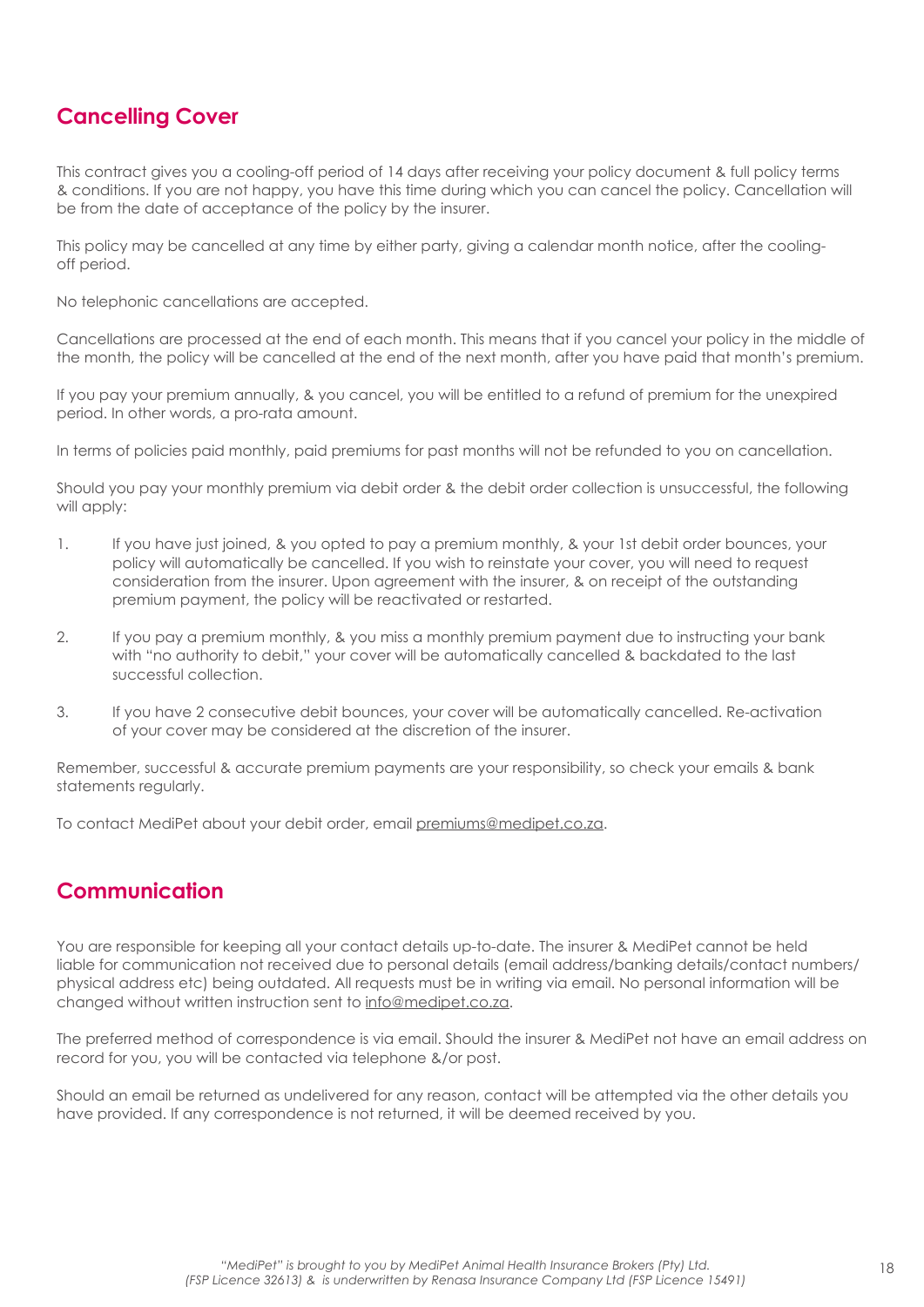## <span id="page-19-0"></span>**Definitions**

| Accident                                              | An unexpected incident resulting in bodily injury to your pet. Such an incident is<br>not deliberate.                                                                                                                                                                                                                                                                                |
|-------------------------------------------------------|--------------------------------------------------------------------------------------------------------------------------------------------------------------------------------------------------------------------------------------------------------------------------------------------------------------------------------------------------------------------------------------|
| Annual<br>Maximum                                     | This is the maximum amount claimable per pet per policy year, unless specifically noted<br>otherwise.                                                                                                                                                                                                                                                                                |
| Behavioural<br>Condition                              | Any changes to your pet's normal behaviour, usually resulting from a mental or emotional<br>disorder.                                                                                                                                                                                                                                                                                |
| Clinical Signs                                        | Changes in your pet's normal healthy state, their bodily functions &/or behaviour.                                                                                                                                                                                                                                                                                                   |
| Co-Payment                                            | A fixed out-of-pocket amount paid by the insured for covered services. This is highlighted<br>on the individual plans applicable.                                                                                                                                                                                                                                                    |
| Chronic<br>Condition                                  | Any ongoing condition which requires treatment or medication for a period longer than<br>3 months (not limited to consecutive months).                                                                                                                                                                                                                                               |
| Dental<br>Procedures As<br>a Result Of<br>An Accident | The treatment of a fractured, avulsed or damaged tooth arising from a traumatic event.<br>This treatment may include extraction of the affected tooth or treatment of secondary<br>complications such as infection or abscesses.                                                                                                                                                     |
| Diagnostics                                           | A diagnostic test or procedure to identify a specific condition, disease or illness (including, but<br>not limited to specialist referrals, consultations, blood tests, MRI/CT scans, x-rays & surgery).                                                                                                                                                                             |
| Disclosure                                            | You agree to fully disclose & to declare any & all information of material fact related to your<br>pet's health or condition at the time of joining. This would include disclosing any treatment &/<br>or investigation that your pet has had in the past, even if they have recovered fully.<br>Failure to do so could result in cancellation of your policy due to non-disclosure. |
| Excess/First<br>Amount Payable                        | This is the first amount payable in respect of a claim. Each claim shall be reduced by the first<br>amount payable (excess).                                                                                                                                                                                                                                                         |
| Endorsements                                          | An amendment or exclusion added to your pet's individual policy which changes the terms or<br>scope of the original policy. This may include a waiting period. An endorsement can be<br>temporary, pending a review, or permanent.                                                                                                                                                   |
| Elective<br>Euthanasia                                | A choice made by the owner to end the life of a pet when it is not medically necessary or in<br>the best interest of the pet.                                                                                                                                                                                                                                                        |
| Exclusions                                            | An exclusion refers to anything that will not be covered under this policy, including, but not<br>limited to surgeries, treatments &/or medication. (Any exclusions will be stated on your policy<br>schedule.)                                                                                                                                                                      |
| Gastro Intestinal<br>Disease                          | A deviation from the normal functional state of the pet's gastro-intestinal system, generally<br>associated with certain signs & symptoms indicative of its abnormal state. Symptoms may<br>include but are not limited to vomiting &/or diarrhoea.                                                                                                                                  |
| <b>Holistic Wellness</b>                              | Any treatment not forming part of normal mainstream vet treatments, including but not<br>limited to acupuncture, physiotherapy, homeopathy, hydrotherapy, rehabilitation,<br>gold bead implants, flotation devices, life jackets, carts & harnesses.                                                                                                                                 |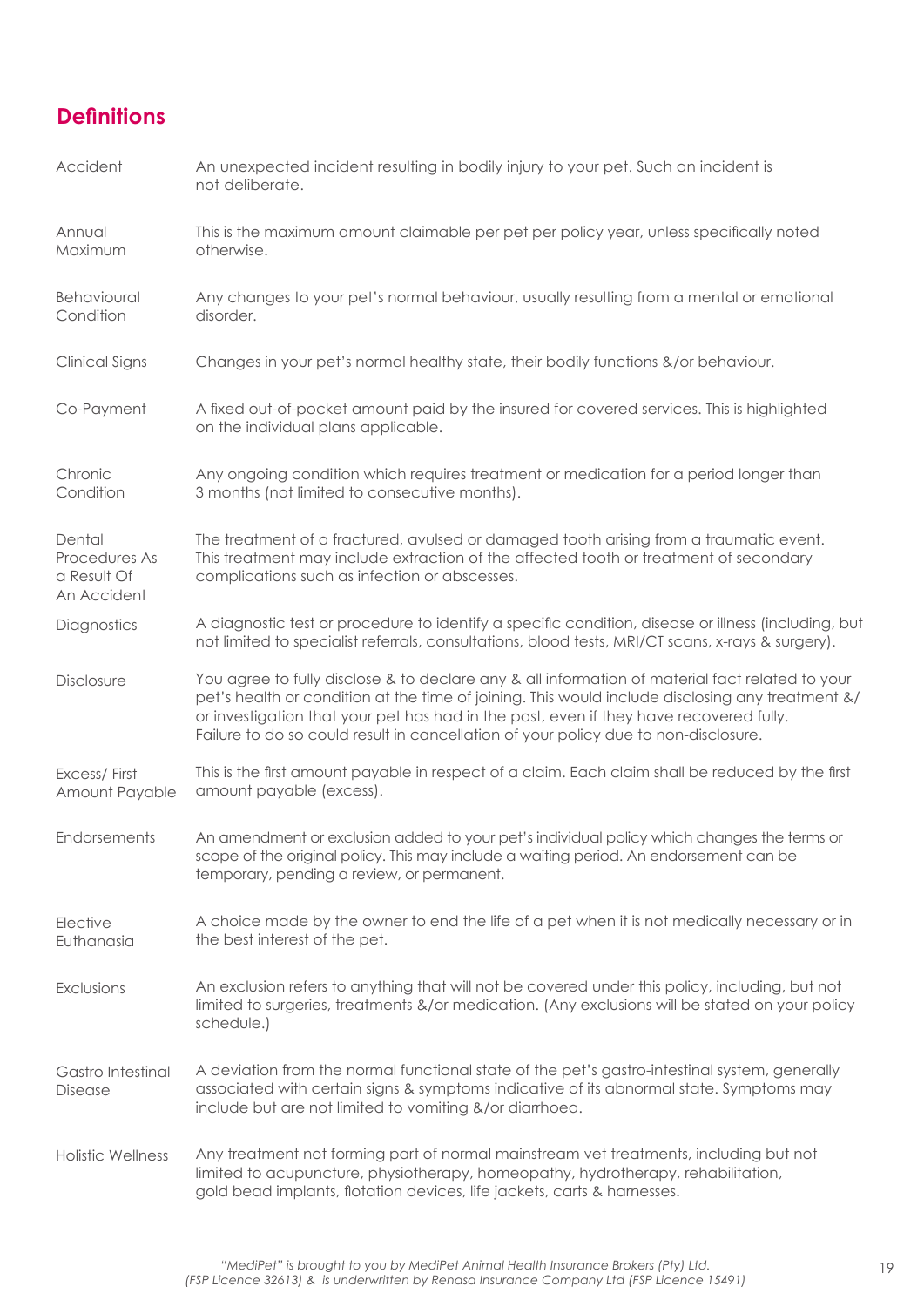| <b>Illness</b>                | Any change(s) to a normal healthy state, sickness, disease, defects & abnormalities, including<br>defects & abnormalities your pet was born with, or were passed on by his/her parents.                                                                                                                                                                                         |  |  |  |  |
|-------------------------------|---------------------------------------------------------------------------------------------------------------------------------------------------------------------------------------------------------------------------------------------------------------------------------------------------------------------------------------------------------------------------------|--|--|--|--|
| Incapacitated                 | Physical or mental inability to manage one's affairs.                                                                                                                                                                                                                                                                                                                           |  |  |  |  |
| Inception                     | The activation/start day of your policy.                                                                                                                                                                                                                                                                                                                                        |  |  |  |  |
| Injury                        | Physical damage or trauma (i.e not occurring over a period of time).                                                                                                                                                                                                                                                                                                            |  |  |  |  |
| Insured,<br>Policyholder      | The policyholder named in the schedule.                                                                                                                                                                                                                                                                                                                                         |  |  |  |  |
| Interim<br>Adjustment         | Changes may be made to cover at any time during the policy year, in addition to at<br>annual renewal, for members who pay monthly. Any changes to the cover or premiums by<br>the insurer must be communicated to members with a 31-day notice period.                                                                                                                          |  |  |  |  |
| Lameness                      | An abnormality in the gait &/or movement of the body, typically in response to pain, injury, or<br>abnormal anatomy. An abnormal gait or stance of an animal that is the result of dysfunction<br>of the locomotor system. Locomotor system includes, but is not limited to all diagnostics or<br>surgery to the forelimbs & hindlimbs. Lame/limping is classified as lameness. |  |  |  |  |
| MediPet                       | Your intermediary, MediPet Animal Health Insurance Brokers (Pty) Ltd. FSP Licence 32613.                                                                                                                                                                                                                                                                                        |  |  |  |  |
| Non-Disclosure                | Failing to disclose relevant information pertaining to your pet's previous & current health issues<br>when joining is a violation of the principle of good faith & the insurer may refuse to pay a<br>claim if they obtain proof of your non-disclosure, &/or cancel your cover.                                                                                                |  |  |  |  |
| Pre-Existing<br>Condition     | The animal showed signs or symptoms, &/or received treatment for the condition before<br>acceptance of the policy, or during an applicable waiting period.                                                                                                                                                                                                                      |  |  |  |  |
| Policy Year                   | Your policy year is the 12 month period indicated on your policy schedule.                                                                                                                                                                                                                                                                                                      |  |  |  |  |
| P.uma                         | Pet Underwriting Managing Agency (Pty) Ltd, is Renasa's underwriting manager in respect of<br>this contract.                                                                                                                                                                                                                                                                    |  |  |  |  |
| <b>Stale Claims</b><br>Period | There is no claim unless full details of the claim are received in writing within 60 days after an<br>event (the first day being the date of treatment on the invoice being claimed, i.e. each<br>treatment date cannot be older than 60 days).                                                                                                                                 |  |  |  |  |
| Supplements                   | A product prescribed or recommended by your veterinary professional & administered orally<br>or topically to enhance your pet's health or in support of a medical condition.                                                                                                                                                                                                    |  |  |  |  |
| Renasa,<br>Underwriter        | Your insurer, & underwriter, the Renasa Insurance Company (Pty) Ltd. FSP Licence 15491.                                                                                                                                                                                                                                                                                         |  |  |  |  |
| Routine Care                  | Preventative, everyday care including vaccinations, deworming, sterilisation, microchipping,<br>tick & flea control, grooming, nail-clipping, training, & puppy socialization classes.                                                                                                                                                                                          |  |  |  |  |
| Vet                           | A vet registered with, or authorized by, the South African Veterinary Council (SAVC) in<br>South Africa.                                                                                                                                                                                                                                                                        |  |  |  |  |
| Vet Fee                       | Monthly or annual fee charged per policy (not per pet) by MediPet to cover the cost of<br>qualified nurses & vets, employed to assist with vet histories, chronic care support, & Benefit<br>Booster add-on recommendations, & claim motivations to the insurer.                                                                                                                |  |  |  |  |